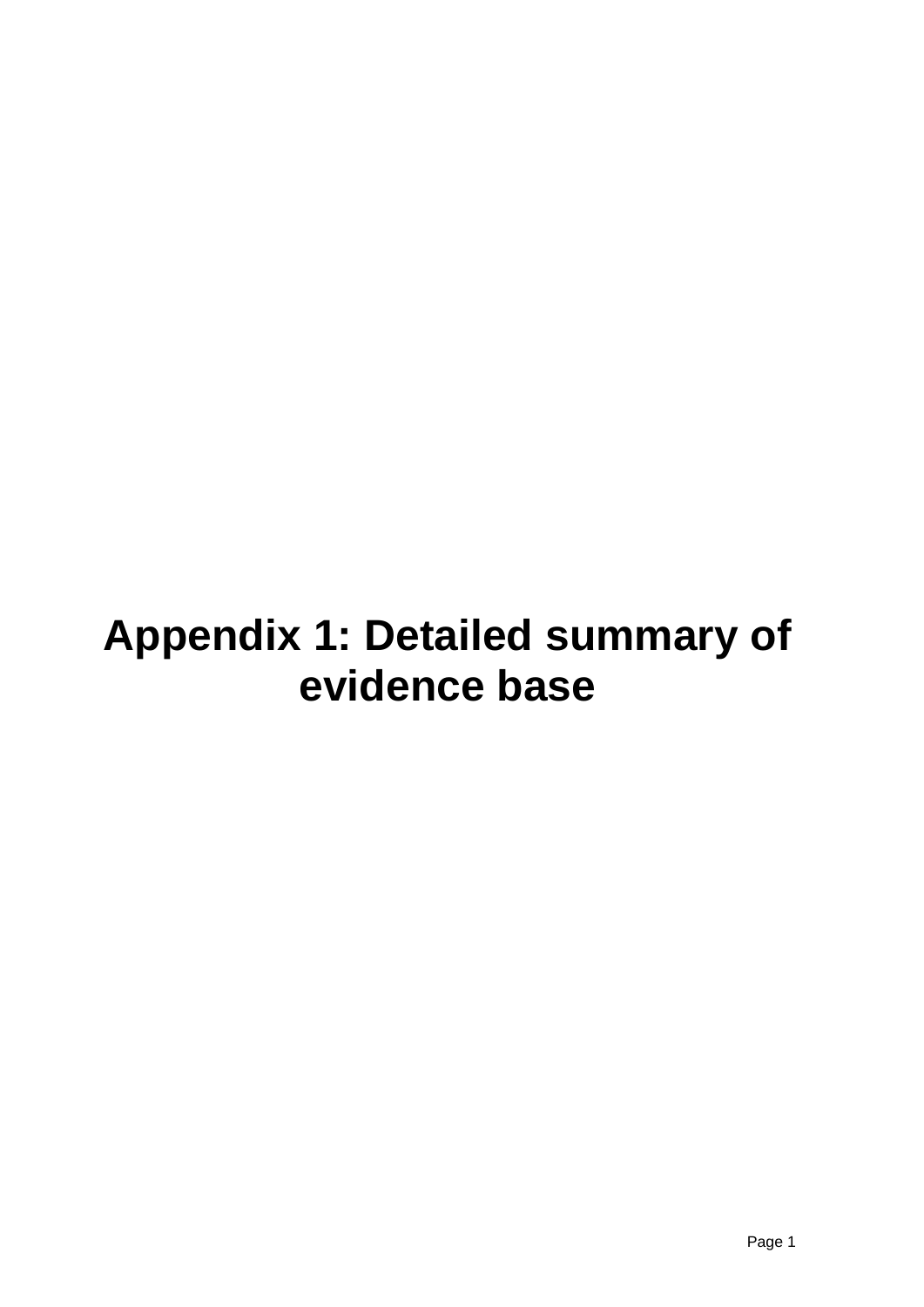### **CONTENTS**

### **Tables**

| Table 2: Stock profile and tenure patterns in Cheshire West and Chester  9             |  |
|----------------------------------------------------------------------------------------|--|
|                                                                                        |  |
|                                                                                        |  |
|                                                                                        |  |
| Table 6: Relative affordability in the North West (based on lower quartile house       |  |
|                                                                                        |  |
|                                                                                        |  |
|                                                                                        |  |
|                                                                                        |  |
| Table 10: Housing need in Cheshire West and Chester by household type 28               |  |
|                                                                                        |  |
| Table 12: Strategic housing land supply: overall capacity identified in the borough 30 |  |
| Table 13: Annual housing completions in Cheshire West and Chester  30                  |  |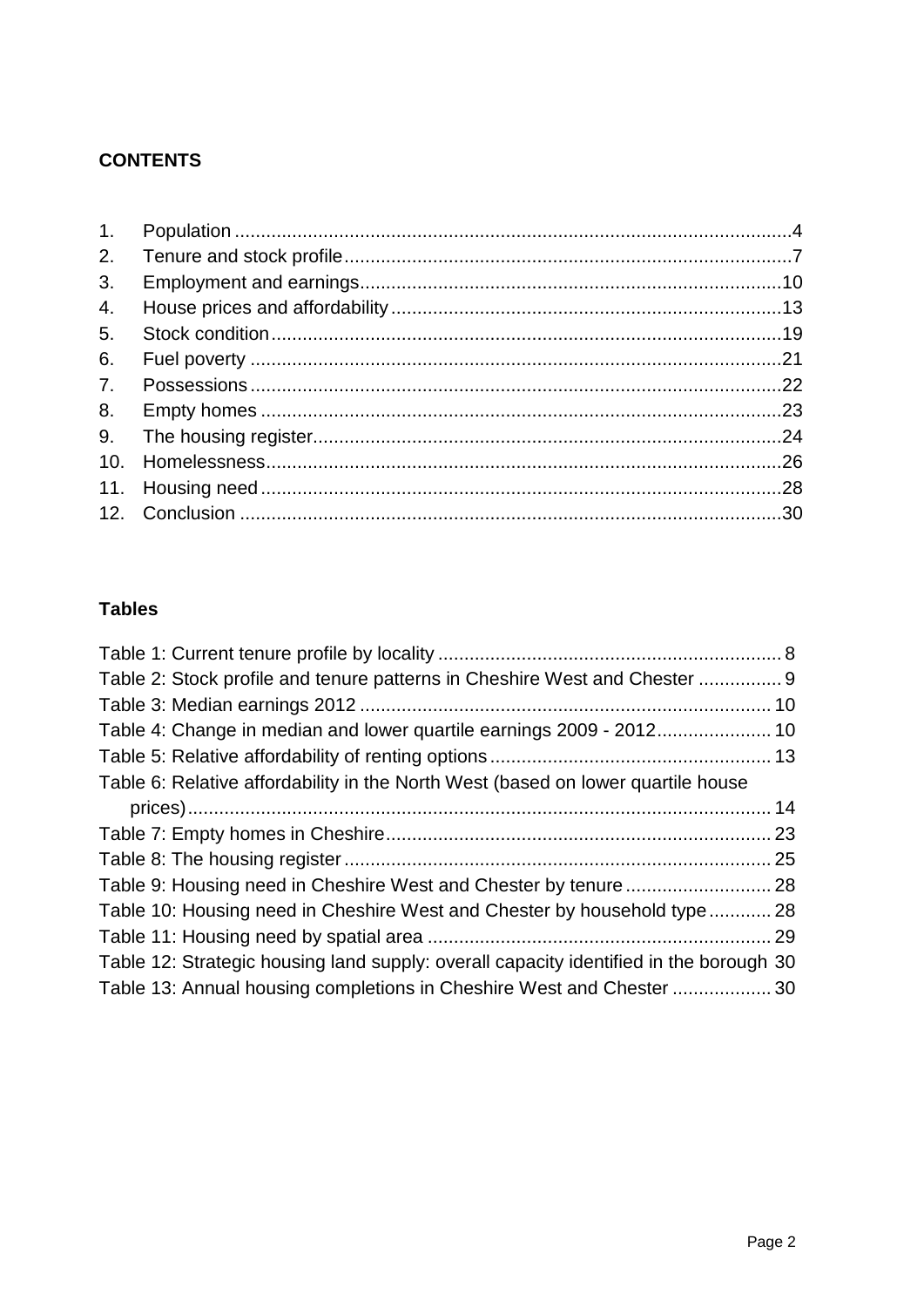# **Charts and figures**

| Chart 3: Proportion of population whose day-to-day activities are limited by disability |  |
|-----------------------------------------------------------------------------------------|--|
|                                                                                         |  |
| Chart 4: Change in household tenure patterns by broad age group 2001 – 2011  7          |  |
|                                                                                         |  |
| Chart 6: Unemployment rate among working age population $(16 - 64$ years of age)        |  |
|                                                                                         |  |
|                                                                                         |  |
|                                                                                         |  |
| Chart 9: Average price to median income ratio for different sizes of property in the    |  |
|                                                                                         |  |
|                                                                                         |  |
|                                                                                         |  |
|                                                                                         |  |
| Chart 13: Affordable housing shortfall in borough by property size and type 29          |  |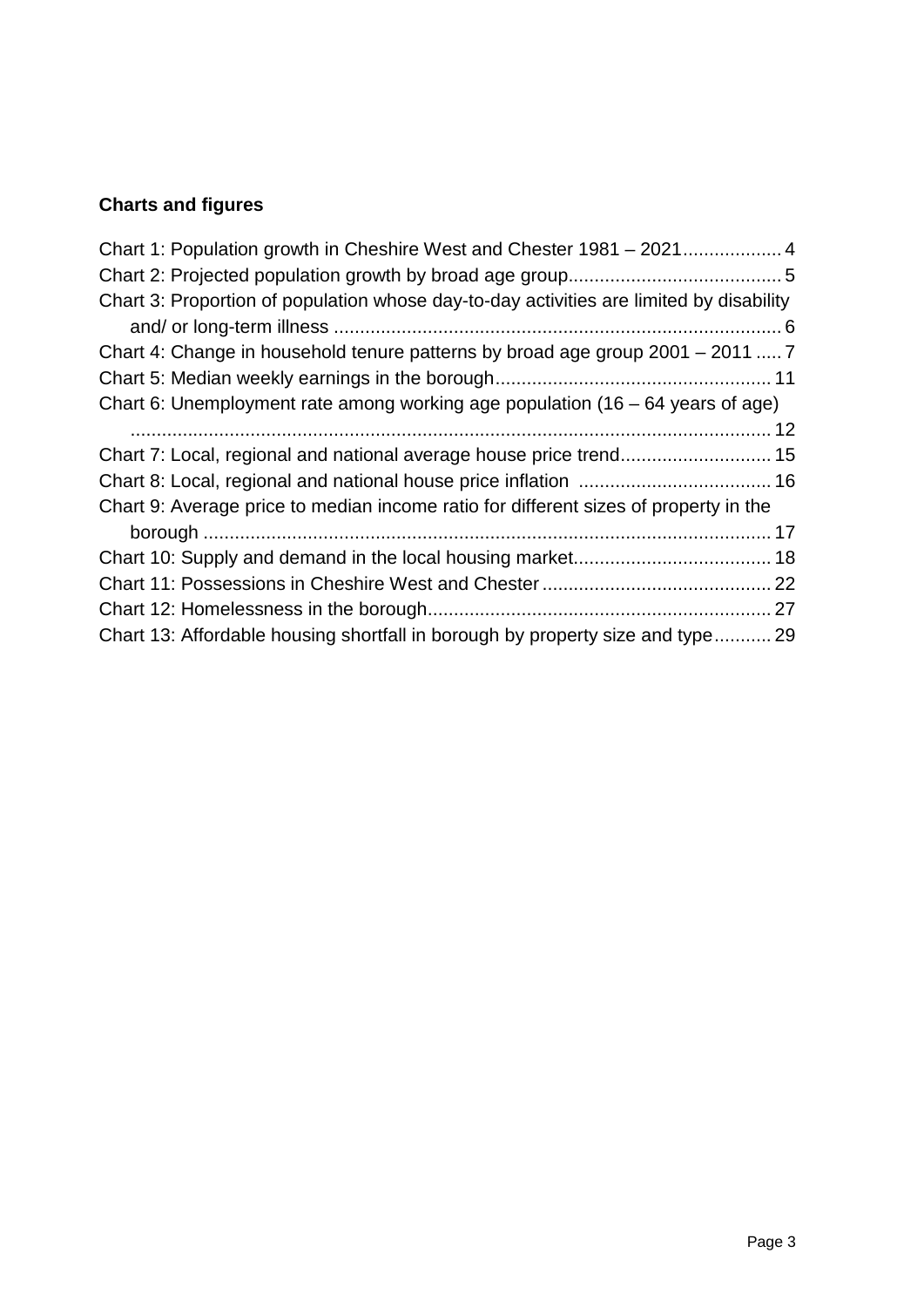### **1. Population**

The borough has a growing population and, at its most basic level, more homes are needed to ensure everyone has the opportunity to live in a safe, secure and affordable home. But we need to make sure that the right type of homes are available, in the right areas to cater for the different needs of those living the borough; for example, our population has an ageing profile, so making sure there is adequate provision and choice for older people is a key priority.

<span id="page-3-0"></span>

**Chart 1: Population growth in Cheshire West and Chester 1981 – 2021**

<span id="page-3-1"></span>Source: ONS Census data and sub-national population projections 2011 (interim)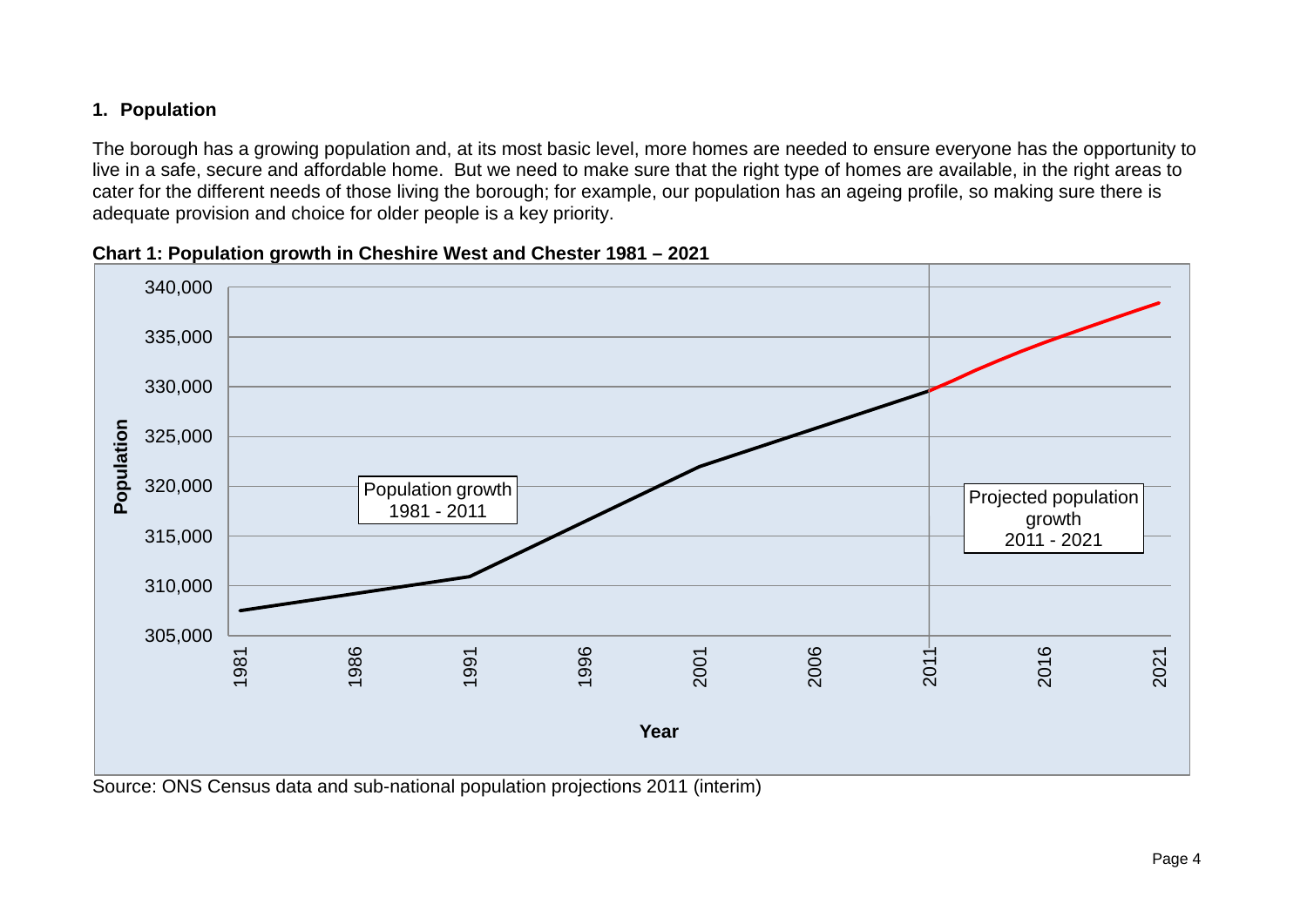In light of the borough's ageing population, it is also important to have a supply of good quality and desirable housing to attract people of working age to move to the borough, to maintain a good population mix and provide a work-ready labour pool, not only to sustain the borough's existing industries, but to enable expansion into new employment sectors and draw in new businesses, supporting the Council's ambitious plans for economic growth.

It is also important to ensure that rural areas maintain a sufficient population mix to allow vital services to remain viable, including public transport networks, shops, schools, medical centres and other healthcare services.



**Chart 2: Projected population growth by broad age group**

<span id="page-4-0"></span>Source: ONS Interim 2011-based subnational population projections, persons by single year of age for local authorities in England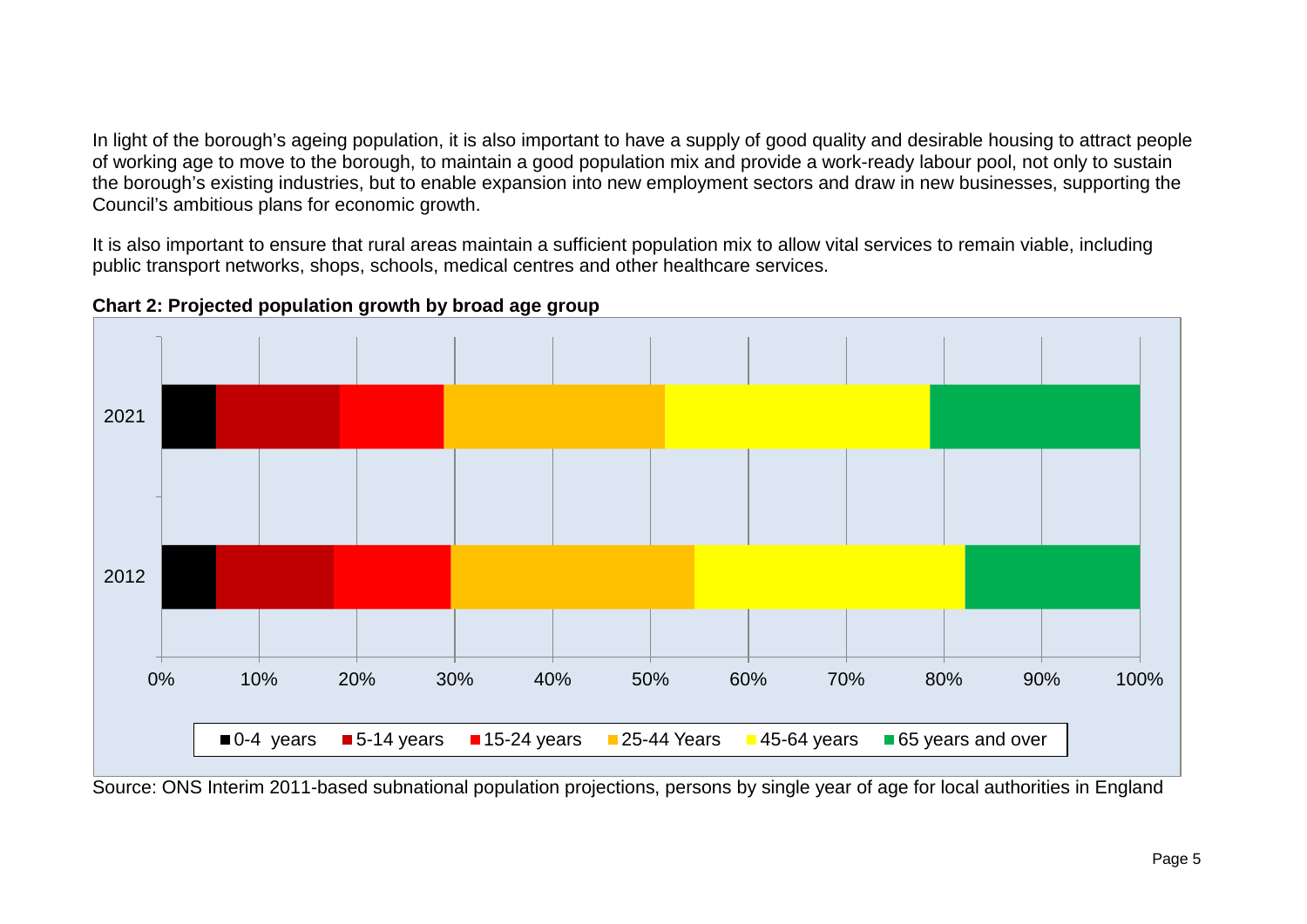Over 18% of the borough's population is identified as having a limiting long-term illness or disability that impacts on their ability to take a full part in everyday life. In addition, many people who are not directly affected themselves by illness or disability provide care of some sort for an older or disabled relative; 4% of the borough's population provides 20 or more hours of care on a weekly basis, so it is important to consider how we can help to improve the quality of life both for carers and for the people they are looking after.





<span id="page-5-0"></span>Source: Census 2011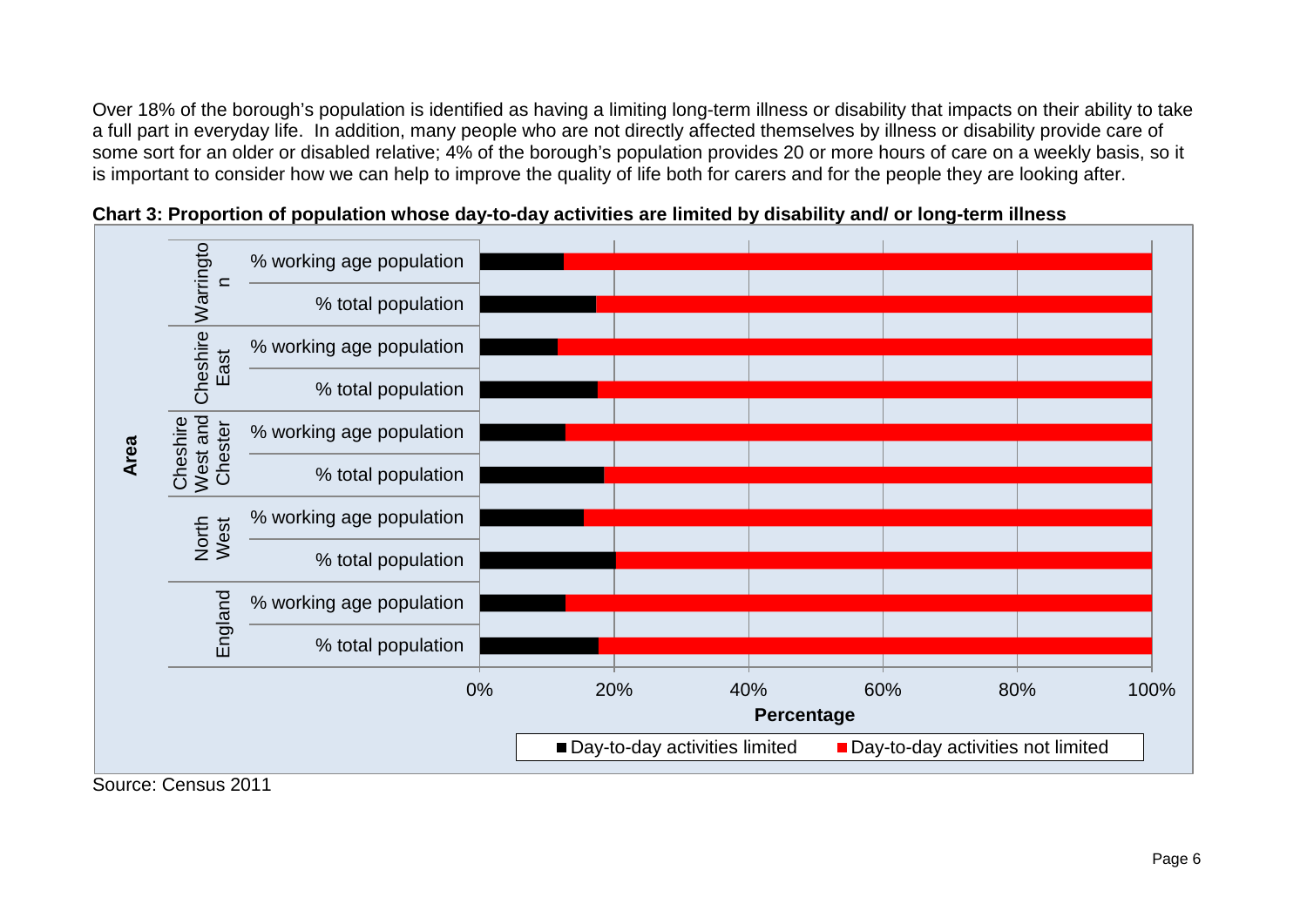### **2. Tenure and stock profile**

The local housing market has changed over the last decade; the number of people living in the owner occupied and social housing sectors has fallen and there has been a corresponding increase in the number of people living in the private rented sector. This is likely to reflect current economic conditions and affordability constraints, rather than changing aspirations, as home ownership is still the preferred tenure for the majority of the population. Increasing the number of new homes, and especially affordable homes, developed in the borough will help to ease affordability constraints and help our growing population to house itself, hence increasing the supply of housing is a key priority for the Council.

<span id="page-6-0"></span>

#### **Chart 4: Change in household tenure patterns by broad age group 2001 – 2011**

<span id="page-6-1"></span>Source: Census 2001 and 2011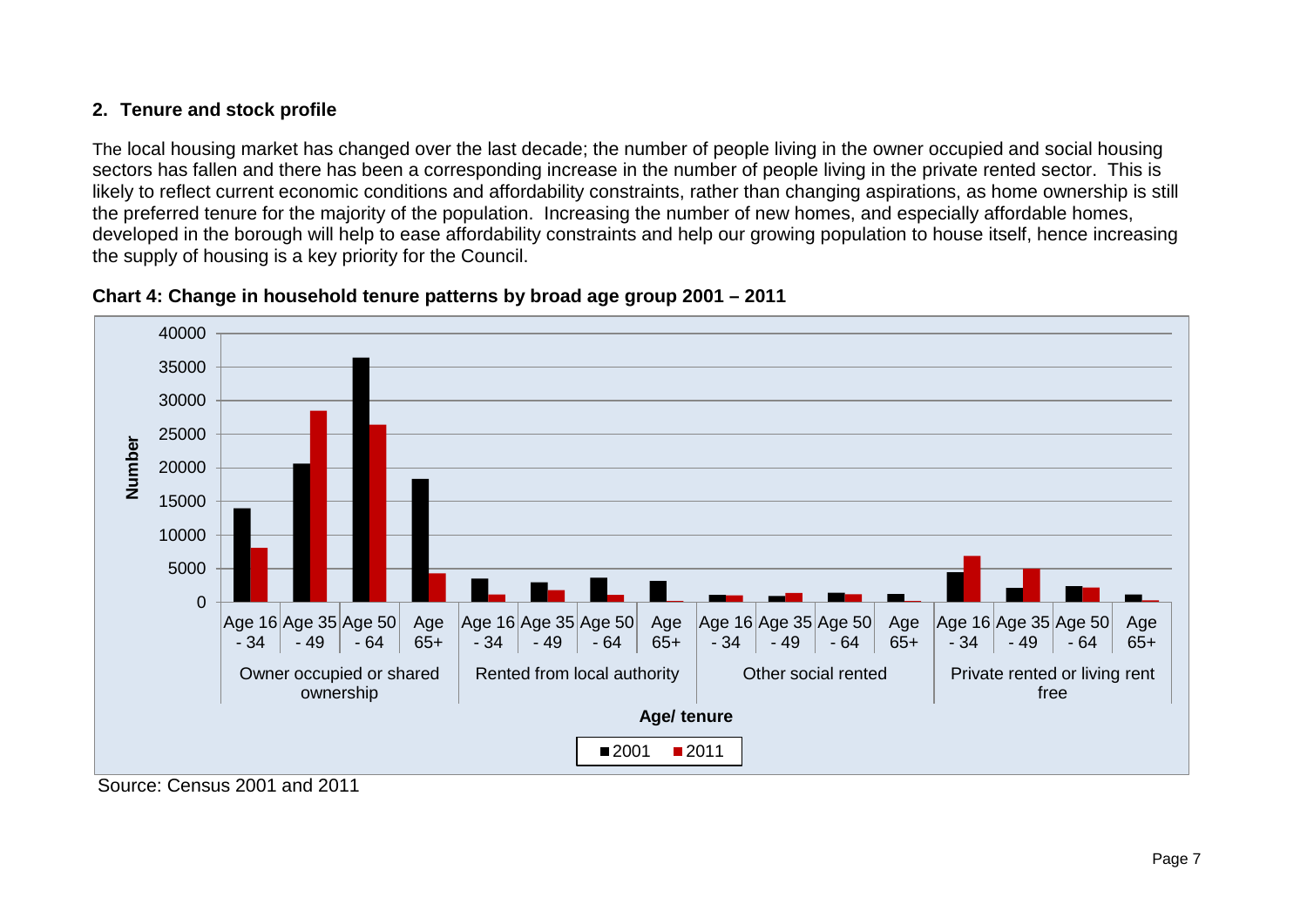| <b>Spatial area</b>              | <b>Tenure</b>            |                          |                              |             |  |
|----------------------------------|--------------------------|--------------------------|------------------------------|-------------|--|
|                                  | <b>Owner</b><br>occupied | <b>Private</b><br>rented | Affordable/<br>social rented | <b>Base</b> |  |
| Chester urban area               | 62.7%                    | 19.3%                    | 18.1%                        | 35,642      |  |
| Chester villages                 | 85.4%                    | 9.8%                     | 4.8%                         | 3,498       |  |
| <b>Cuddington and Sandiway</b>   | 83.6%                    | 8.4%                     | 8.1%                         | 2,297       |  |
| Ellesmere Port urban area        | 68.5%                    | 10.7%                    | 20.8%                        | 25,963      |  |
| Farndon                          | 70.1%                    | 21.9%                    | 7.9%                         | 2,552       |  |
| Frodsham                         | 76.6%                    | 12.3%                    | 11.2%                        | 4,119       |  |
| <b>Helsby</b>                    | 80.4%                    | 12.1%                    | 7.5%                         | 2,192       |  |
| <b>Malpas</b>                    | 68.8%                    | 19.1%                    | 12.1%                        | 1,755       |  |
| <b>Neston</b>                    | 75.9%                    | 10.8%                    | 13.3%                        | 7,179       |  |
| Northwich urban area             | 71.7%                    | 13.1%                    | 15.1%                        | 22,732      |  |
| <b>Rural East</b>                | 85.7%                    | 9%                       | 5.3%                         | 6,358       |  |
| <b>Rural North</b>               | 82.9%                    | 10.5%                    | 6.7%                         | 7,514       |  |
| Tarporley                        | 78.2%                    | 12.2%                    | 9.5%                         | 1,969       |  |
| <b>Tarvin and Kelsall</b>        | 82.3%                    | 10.7%                    | 7%                           | 3,294       |  |
| <b>Tattenhall</b>                | 68.4%                    | 21.6%                    | 10%                          | 1,921       |  |
| Winsford urban area              | 65.7%                    | 11.8%                    | 22.6%                        | 12,457      |  |
| <b>Cheshire West and Chester</b> | 70.8%                    | 13.7%                    | 15.5%                        | 141,442     |  |

<span id="page-7-0"></span>**Table 1: Current tenure profile by locality**

Source: SHMA 2013

There are more home owners in the borough and fewer households in both the social and private rented housing sectors, compared to the regional average. There are also more detached and semi-detached homes in the borough compared to the regional average and fewer terraced houses and flats. It follows, then, that there are also more larger homes (i.e. with more bedrooms) and fewer smaller homes in the borough than the regional average.

This means there are fewer smaller, entry level properties available and this could potentially impact on the wider housing market, especially in times of recession; a lack of first time buyers means fewer people on the next 'rung' of the property ladder are able to move on and this can affect the whole 'chain' of sales. This is one of the reasons why it is so important to increase choice and availability throughout the borough, to ensure we have a healthy and active housing market.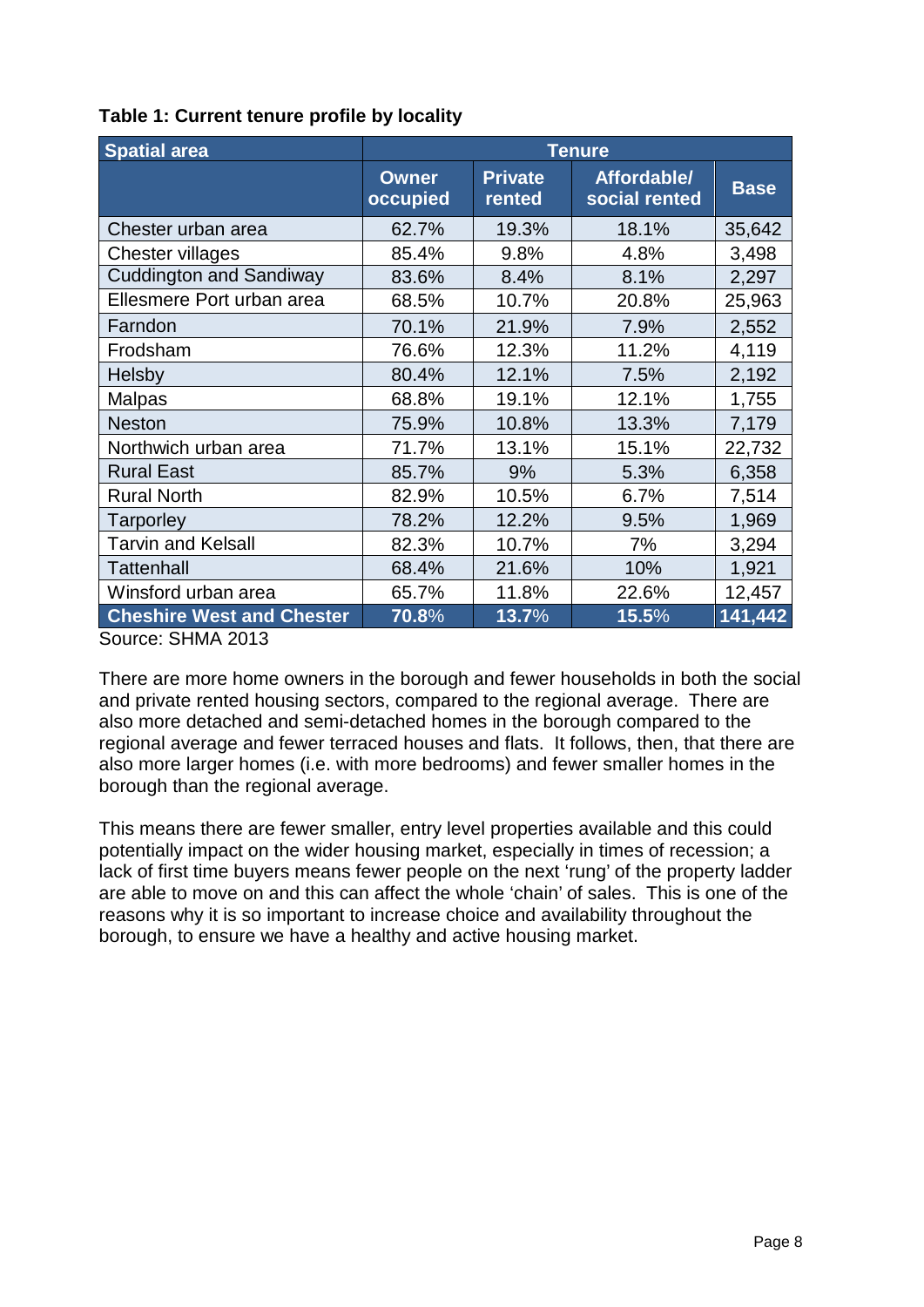|                                     | <b>Dwelling stock profile</b> |               |                                   |                    | <b>Number rooms</b> |               |                                       | <b>Tenure profile</b>                                     |               |               |                                   |
|-------------------------------------|-------------------------------|---------------|-----------------------------------|--------------------|---------------------|---------------|---------------------------------------|-----------------------------------------------------------|---------------|---------------|-----------------------------------|
|                                     | <b>Number</b>                 | $\frac{0}{6}$ | Comp-<br>ared to<br>region<br>(%) |                    | <b>Number</b>       | $\frac{0}{0}$ | Comp-<br>ared to<br>region<br>$(\% )$ |                                                           | <b>Number</b> | $\frac{0}{0}$ | Comp-<br>ared to<br>region<br>(%) |
| <b>Detached</b>                     | 42,436                        | 30.00%        | 12.00%                            | room               | 430                 | 0.30%         | $-0.10%$                              | Owns outright                                             | 49,129        | 34.70%        | 3.70%                             |
| Semi-<br>detached                   | 51,541                        | 36.40%        | 0.10%                             | 2 rooms            | 1,869               | 1.30%         | $-0.70%$                              | Owns with a<br>mortgage or<br>loan                        | 50,976        | 36.00%        | 2.60%                             |
| <b>Terraced</b>                     | 30,387                        | 21.50%        | $-8.30%$                          | 3 rooms            | 9,315               | 6.60%         | $-2.40%$                              | <b>Shared</b><br>ownership                                | 1,088         | 0.80%         | 0.30%                             |
| Flats -<br>purpose<br>built block   | 13,558                        | 9.60%         | $-3.10%$                          | 4 rooms            | 21,486              | 15.20%        | $-3.20%$                              | <b>Private rented</b><br>- landlord or<br>letting agency  | 16,021        | 11.30%        | $-2.80%$                          |
| Flats -<br>conversion               | 1,607                         | 1.10%         | $-0.80%$                          | 5 rooms            | 36,093              | 25.50%        | $-1.20%$                              | <b>Private rented</b><br>- employer                       | 313           | 0.20%         | 0.10%                             |
| Flats -<br>commercial<br>building   | 887                           | 0.60%         | $-0.10%$                          | 6 rooms            | 30,273              | 21.40%        | $-0.20%$                              | <b>Private rented</b><br>- friend or<br>relative          | 1,100         | 0.80%         | $-0.20%$                          |
| Mobile or<br>temporary<br>structure | 860                           | 0.60%         | 0.40%                             | 7 rooms            | 17,648              | 12.50%        | 2.20%                                 | <b>Rented from</b><br>Council (Local<br><b>Authority)</b> | 10,482        | 7.40%         | $-0.30%$                          |
| In a shared<br>dwelling             | 166                           | 0.10%         | $-0.10%$                          | 8 rooms            | 11,802              | 8.30%         | 2.30%                                 | <b>Other social</b><br>rented                             | 10,326        | 7.30%         | $-3.30%$                          |
| <b>Total</b>                        | 141,442                       | 100%          | n/a                               | 9 or more<br>rooms | 12,526              | 8.90%         | 3.50%                                 | Living rent free                                          | 1,707         | 1.20%         | $-0.10%$                          |
|                                     |                               |               |                                   | Total              | 141,442             | 100%          | n/a                                   | Other                                                     | 300           | 0.20%         | 0.00%                             |
|                                     |                               |               |                                   |                    |                     |               |                                       | <b>Total</b>                                              | 141,442       | 100%          | n/a                               |

### **Table 2: Stock profile and tenure patterns in Cheshire West and Chester**

<span id="page-8-0"></span>Source: Census 2011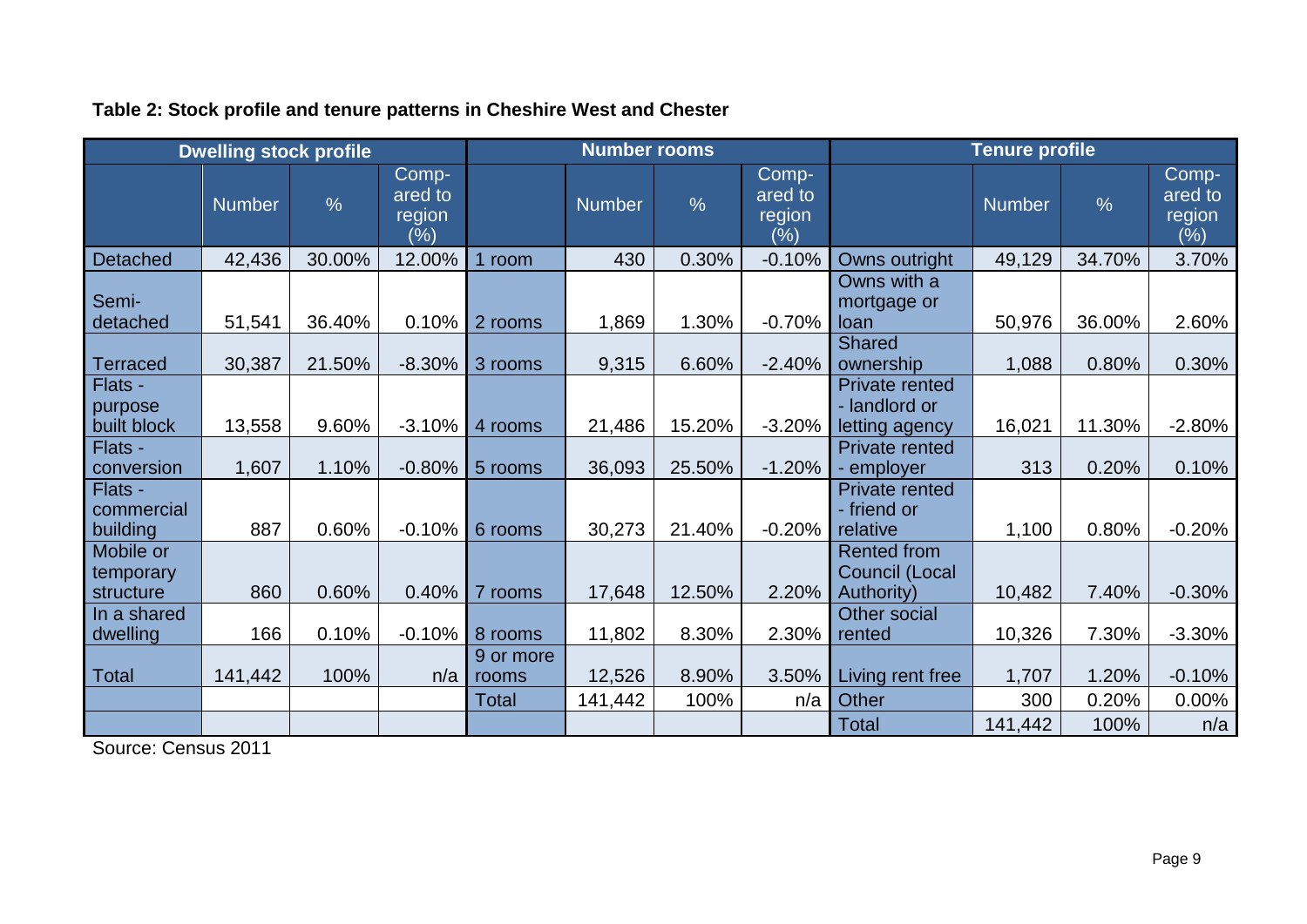### <span id="page-9-0"></span>**3. Employment and earnings**

Overall, median full time earnings for individuals living in the borough are above both the regional and national average. Earnings for male full-time employees are significantly higher, but earnings for female full-time employees are actually below the regional and national equivalent.

Although higher overall earnings demonstrate the strength of the local economy, it is concerning that wages for female employees are below average. This is likely to be a reflection of the prevalence of higher paid, managerial and professional roles located in the borough, which are statistically more likely to be filled by men than women. Women are more likely to be employed on a part time basis and in lower paid sectors, such as the customer service, caring and leisure industries.

| <b>Gross earnings by place</b><br>of residence | <b>Cheshire West</b><br>and Chester | <b>North West</b> | <b>England and</b><br><b>Wales</b> |  |  |  |  |
|------------------------------------------------|-------------------------------------|-------------------|------------------------------------|--|--|--|--|
| <b>Annual pay</b>                              |                                     |                   |                                    |  |  |  |  |
| <b>Full-time workers</b>                       | £26,946                             | £24,649           | £26,632                            |  |  |  |  |
| Male full-time workers                         | £30,199                             | £26,830           | £28,953                            |  |  |  |  |
| Female full-time workers                       | £21,869                             | £21,679           | £23,166                            |  |  |  |  |
| <b>Weekly pay</b>                              |                                     |                   |                                    |  |  |  |  |
| <b>Full-time workers</b>                       | £523.20                             | £472.50           | £508.90                            |  |  |  |  |
| Male full-time workers                         | £594.90                             | £509.60           | £550.00                            |  |  |  |  |
| Female full-time workers                       | £410.40                             | £419.50           | £450.40                            |  |  |  |  |
| <b>Hourly pay</b>                              |                                     |                   |                                    |  |  |  |  |
| <b>Full-time workers</b>                       | £13.23                              | £11.98            | £12.91                             |  |  |  |  |
| Male full-time workers                         | £15.38                              | £12.52            | £13.51                             |  |  |  |  |
| Female full-time workers                       | £11.13<br>. .                       | £11.24<br>$\sim$  | £12.04                             |  |  |  |  |

### <span id="page-9-1"></span>**Table 3: Median earnings 2012**

Source: ONS annual survey of hours and earnings (place of residence by local authority)

<span id="page-9-2"></span>

|  | Table 4: Change in median and lower quartile earnings 2009 - 2012 |  |  |  |
|--|-------------------------------------------------------------------|--|--|--|
|--|-------------------------------------------------------------------|--|--|--|

|                         | <b>Cheshire West</b><br>and Chester | <b>North West</b> | <b>England</b> |  |  |
|-------------------------|-------------------------------------|-------------------|----------------|--|--|
| 2009                    |                                     |                   |                |  |  |
| Median earnings         | £26,042                             | £23,930           | £25,792        |  |  |
| Lower quartile earnings | £18,574                             | £17,332           |                |  |  |
| 2012                    |                                     |                   |                |  |  |
| Median earnings         | £27,206                             | £24,570           | £26,660        |  |  |
| Lower quartile earnings | £18,142                             | £17,696           | £18,933        |  |  |
| % Change 2009-2012      |                                     |                   |                |  |  |
| Median                  | 4.5%                                | 2.7%              | 3.4%           |  |  |
| Lower quartile          | $-2.3%$                             | 2.1%              | 3.6%           |  |  |

Source: SHMA 2013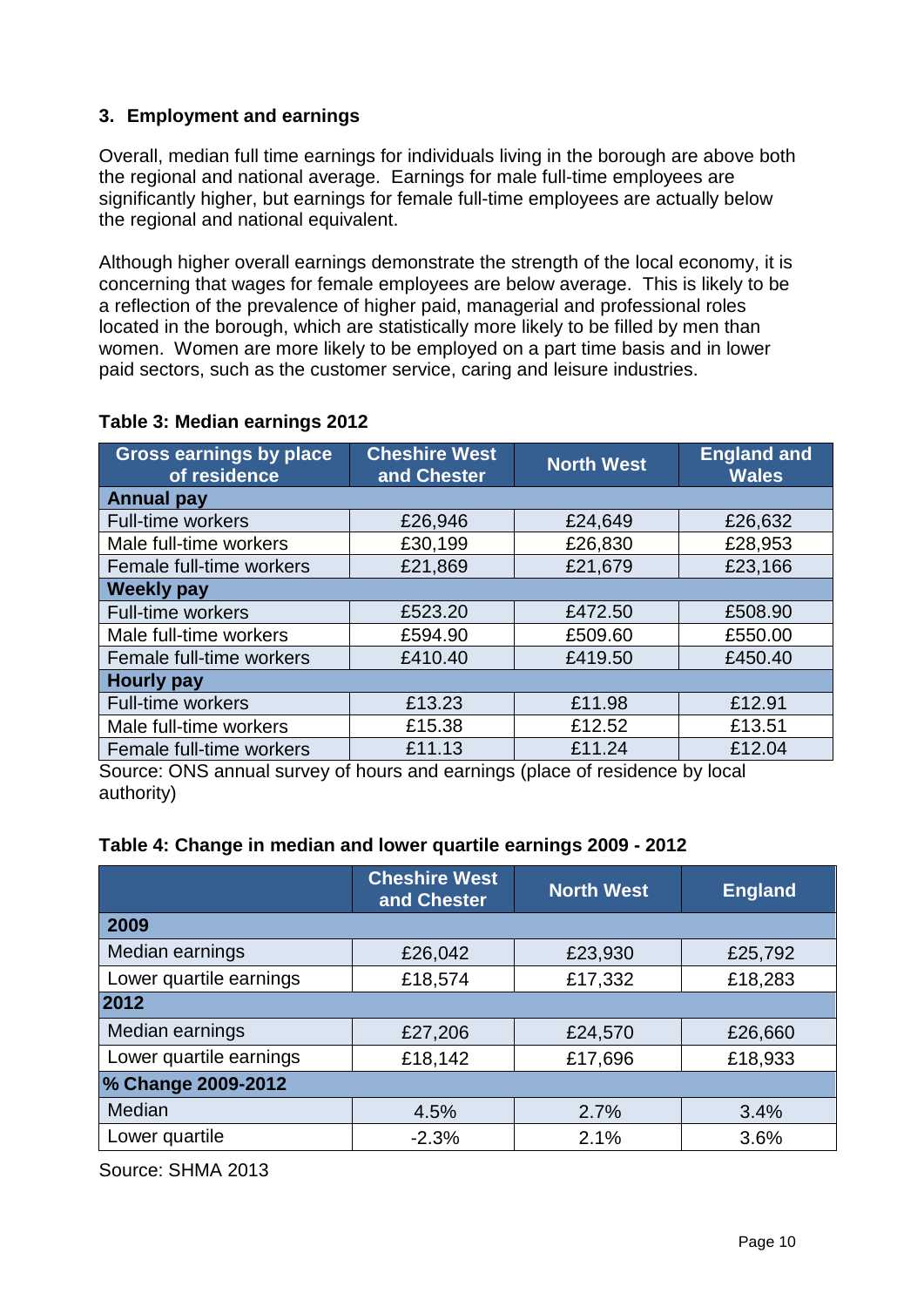### **Chart 5: Median weekly earnings in the borough**



<span id="page-10-0"></span>Source: ONS annual survey of hours and earnings (place of residence by local authority)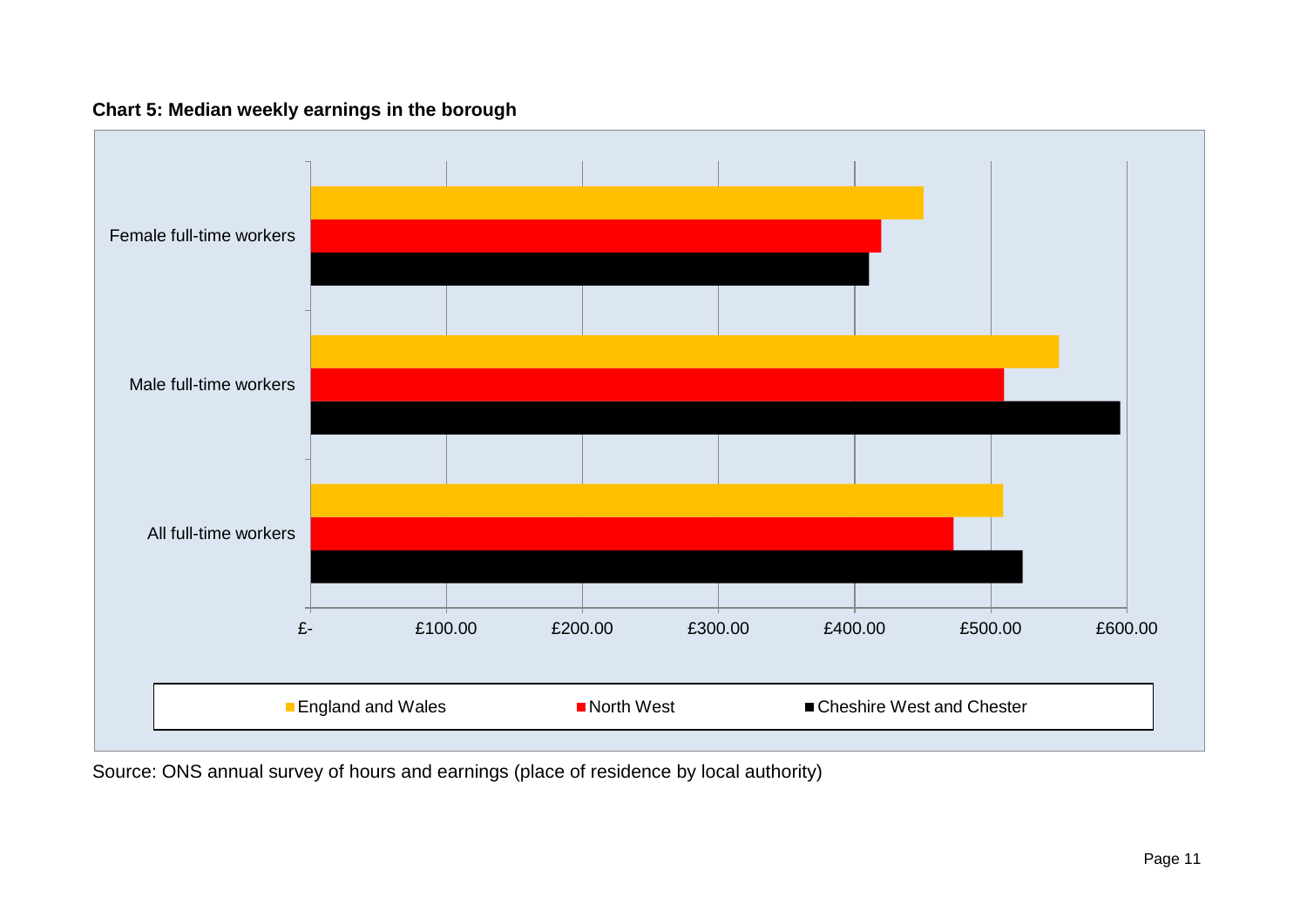The unemployment rate and the claimant count in the borough are both below the regional and national equivalent, illustrating the robustness of the local economy. Although the numbers of both housing benefit and council tax benefit claimants have risen marginally since 2008, the increase in claimants in the borough mirrors the regional and national trend. As a proportion of the total population, the level of both housing benefit and council tax benefit claimants in the borough is among the lowest in the North West.





<span id="page-11-0"></span>Source: ONS/ NOMIS official labour market statistics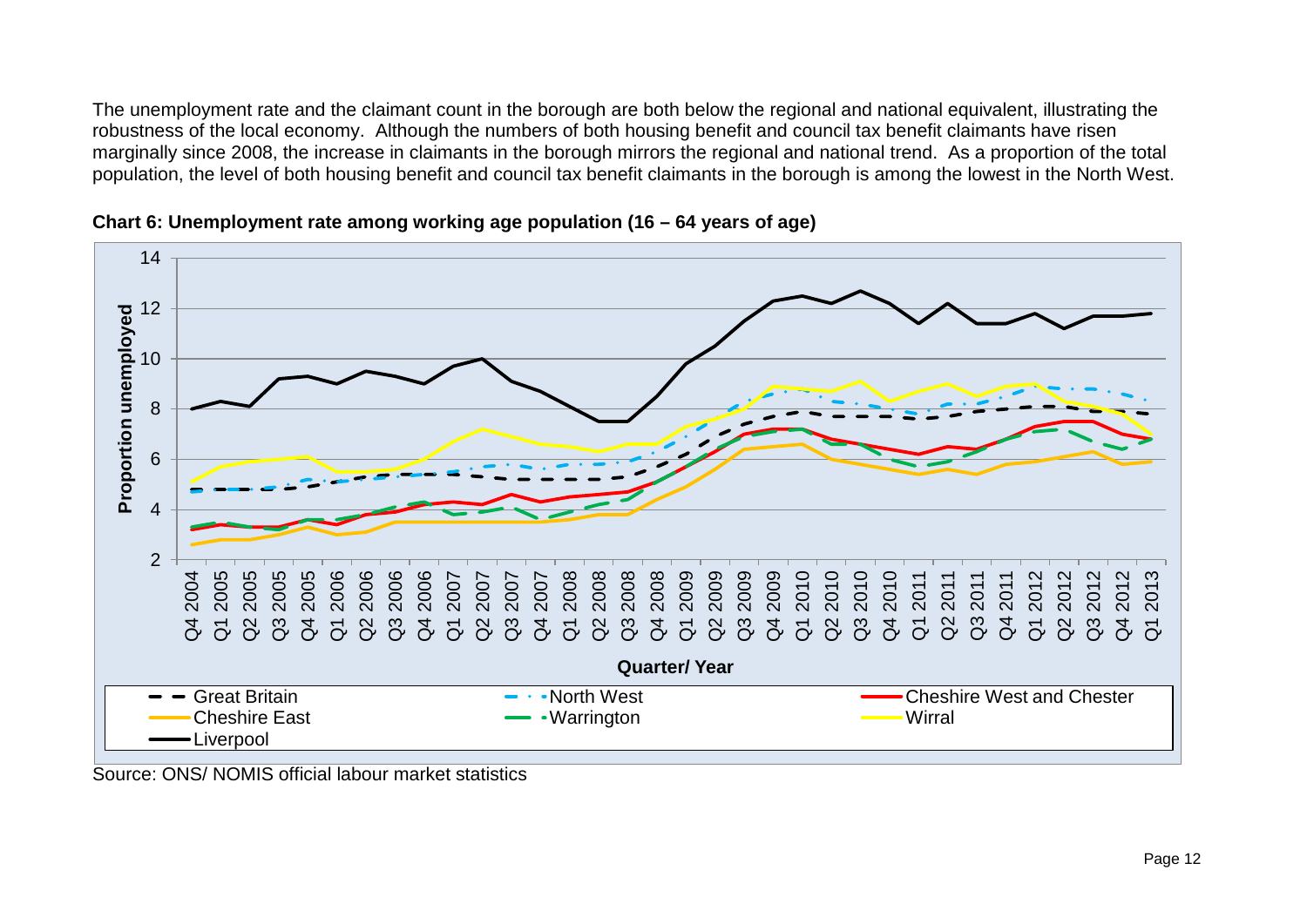### <span id="page-12-0"></span>**4. House prices and affordability**

House prices across Cheshire West and Chester almost doubled between 1996 and 2012; based on lower quartile values, the borough is the  $8<sup>th</sup>$  least affordable district in the North West (see Table 6).

House prices in the borough remain relatively high, in spite of the current recession and there has been little change in average values over the last five years, demonstrating the strength of the local housing market.

House prices in Cheshire West and Chester are well above the regional average and, in some localities, are more comparable to the national than the regional equivalent. Lower quartile values are more consistent with the national equivalent, underlining the affordability constraints impacting on the borough's first time buyers.

There is also a significant difference between the cost of buying a 1- or 2-bed home and a 3- or 4-bed home in the borough and this could have repercussions for those seeking to 'trade up' to larger family accommodation. If households are unable to afford to move on from entry or mid-level homes, this will cause constraint throughout the rest of the market.

Private rent levels are also relatively high; it is likely that some households in the private rented sector have the financial capacity to buy a home, but constraints on mortgage lending and high deposit requirements may prevent them from doing so.

| <b>Affordability by tenure</b>    | % can afford | % cannot afford |
|-----------------------------------|--------------|-----------------|
| Affordability of private rent     | 47.1%        | 52.9%           |
| Affordability of 80% private rent | 54.2%        | 45.8%           |
| Affordability of social rent      | 66.7%        | 33.3%           |

### <span id="page-12-1"></span>**Table 5: Relative affordability of renting options**

Source: SHMA 2013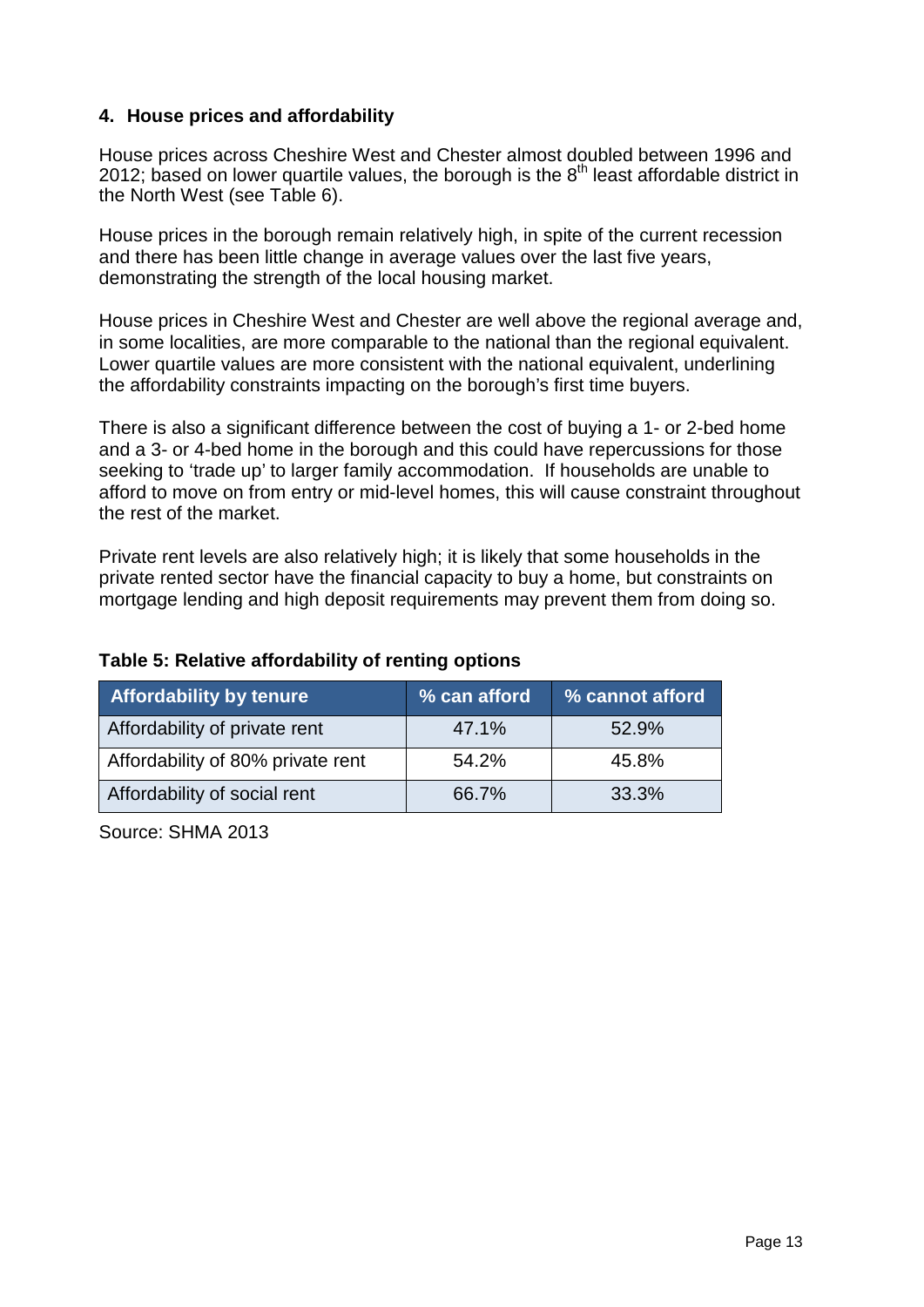### <span id="page-13-0"></span>**Table 6: Relative affordability in the North West (based on lower quartile house prices)**

| <b>District</b>                  | <b>Lower quartile</b><br>house price | <b>Lower quartile</b><br>gross income | <b>Annual gross</b><br>income 2012 | Income to<br>house price |
|----------------------------------|--------------------------------------|---------------------------------------|------------------------------------|--------------------------|
|                                  | 2012                                 | per week 2012                         |                                    | ratio                    |
| South Lakeland                   | £142,000                             | £315                                  | £16,354                            | 8.7                      |
| Eden                             | £125,000                             | £312                                  | £16,203                            | 7.7                      |
| <b>Trafford</b>                  | £142,000                             | £385                                  | £20,036                            | 7.1                      |
| <b>West Lancashire</b>           | £126,250                             | £353                                  | £18,340                            | 6.9                      |
| <b>Ribble Valley</b>             | £129,200                             | £366                                  | £19,053                            | 6.8                      |
| <b>Cheshire East</b>             | £122,500                             | £357                                  | £18,559                            | 6.6                      |
| Fylde                            | £122,000                             | £357                                  | £18,538                            | 6.6                      |
| <b>Cheshire West and Chester</b> | £119,000                             | £349                                  | £18,143                            | 6.6                      |
| South Ribble                     | £108,000                             | £329                                  | £17,108                            | 6.3                      |
| Sefton                           | £110,000                             | £340                                  | £17,696                            | 6.2                      |
| Stockport                        | £117,000                             | £367                                  | £19,100                            | 6.1                      |
| Warrington                       | £108,000                             | £352                                  | £18,288                            | 5.9                      |
| Wyre                             | £103,000                             | £336                                  | £17,472                            | 5.9                      |
| Lancaster                        | £100,000                             | £331                                  | £17,228                            | 5.8                      |
| Wirral                           | £104,000                             | £357                                  | £18,538                            | 5.6                      |
| Chorley                          | £107,500                             | £370                                  | £19,214                            | 5.6                      |
| Allerdale                        | £90,000                              | £327                                  | £17,014                            | 5.3                      |
| North West                       | £93,453                              | £340                                  | £17,696                            | 5.3                      |
| Preston                          | £88,250                              | £323                                  | £16,817                            | 5.2                      |
| Manchester                       | £90,000                              | £332                                  | £17,274                            | 5.2                      |
| Carlisle                         | £89,000                              | £341                                  | £17,737                            | 5.0                      |
| <b>Bury</b>                      | £91,000                              | £359                                  | £18,668                            | 4.9                      |
| <b>Tameside</b>                  | £80,000                              | £322                                  | £16,765                            | 4.8                      |
| Salford                          | £83,500                              | £337                                  | £17,508                            | 4.8                      |
| Halton                           | £82,000                              | £337                                  | £17,503                            | 4.7                      |
| Blackpool                        | £70,500                              | £293                                  | £15,220                            | 4.6                      |
| Oldham                           | £77,000                              | £324                                  | £16,864                            | 4.6                      |
| Knowsley                         | £81,000                              | £343                                  | £17,815                            | 4.5                      |
| Rossendale                       | £75,000                              | £320                                  | £16,645                            | 4.5                      |
| Wigan                            | £79,950                              | £344                                  | £17,904                            | 4.5                      |
| <b>St Helens</b>                 | £76,000                              | £331                                  | £17,191                            | 4.4                      |
| <b>Bolton</b>                    | £73,000                              | £320                                  | £16,640                            | 4.4                      |
| <b>Blackburn with Darwen</b>     | £65,550                              | £297                                  | £15,418                            | 4.3                      |
| Liverpool                        | £75,000                              | £342                                  | £17,794                            | 4.2                      |
| Rochdale                         | £75,000                              | £349                                  | £18,143                            | 4.1                      |
| <b>Barrow-in-Furness</b>         | £73,000                              | £355                                  | £18,434                            | 4.0                      |
| <b>Hyndburn</b>                  | £60,000                              | £305                                  | £15,844                            | 3.8                      |
| Pendle                           | £58,000                              | £311                                  | £16,177                            | 3.6                      |
| Copeland                         | £81,000                              | £452                                  | £23,478                            | 3.5                      |
| <b>Burnley</b>                   | £45,450                              | £320                                  | £16,640                            | 2.7                      |

Source: SHMA 2013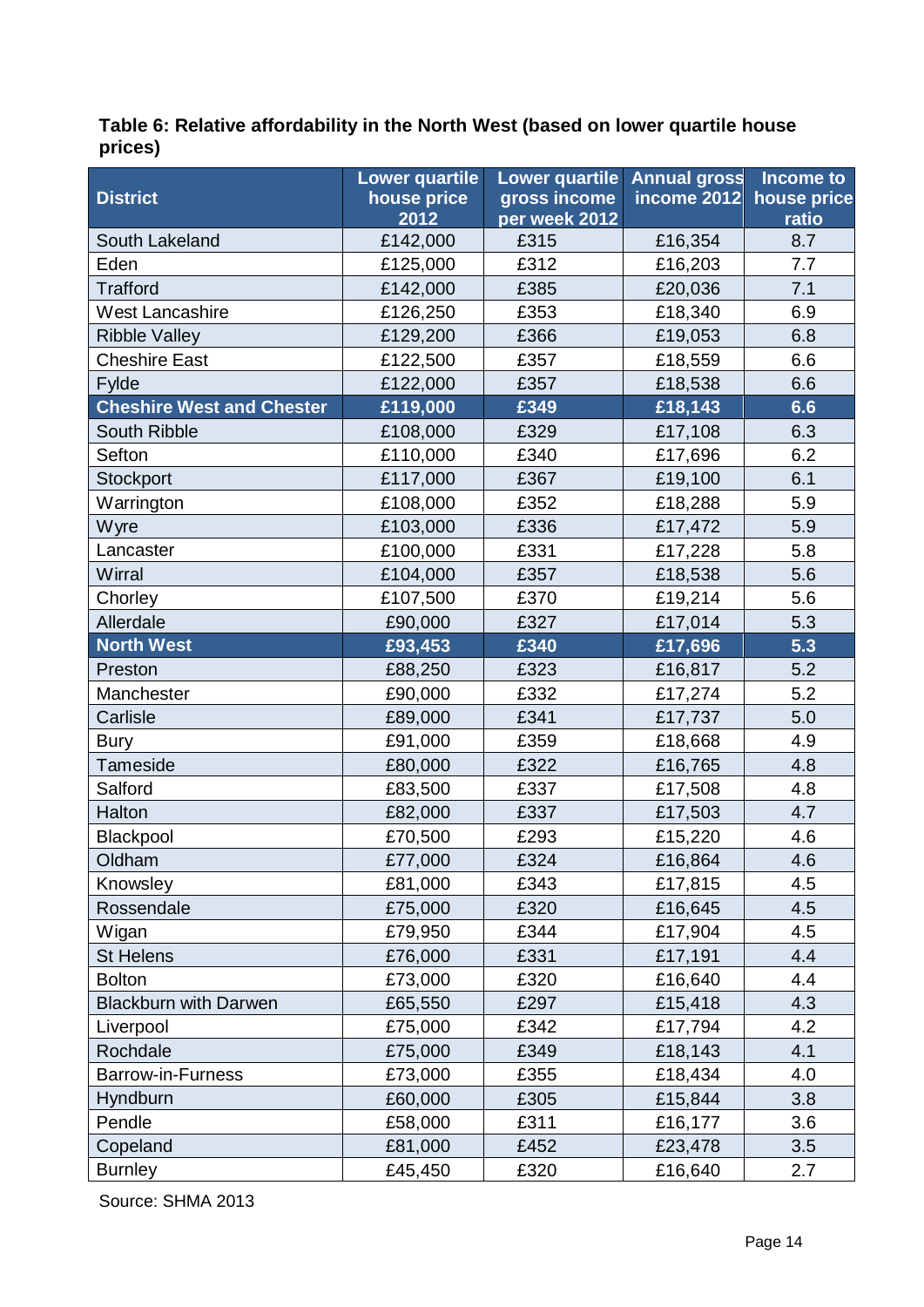<span id="page-14-0"></span>

**Chart 7: Local, regional and national average house price trend**

Page 15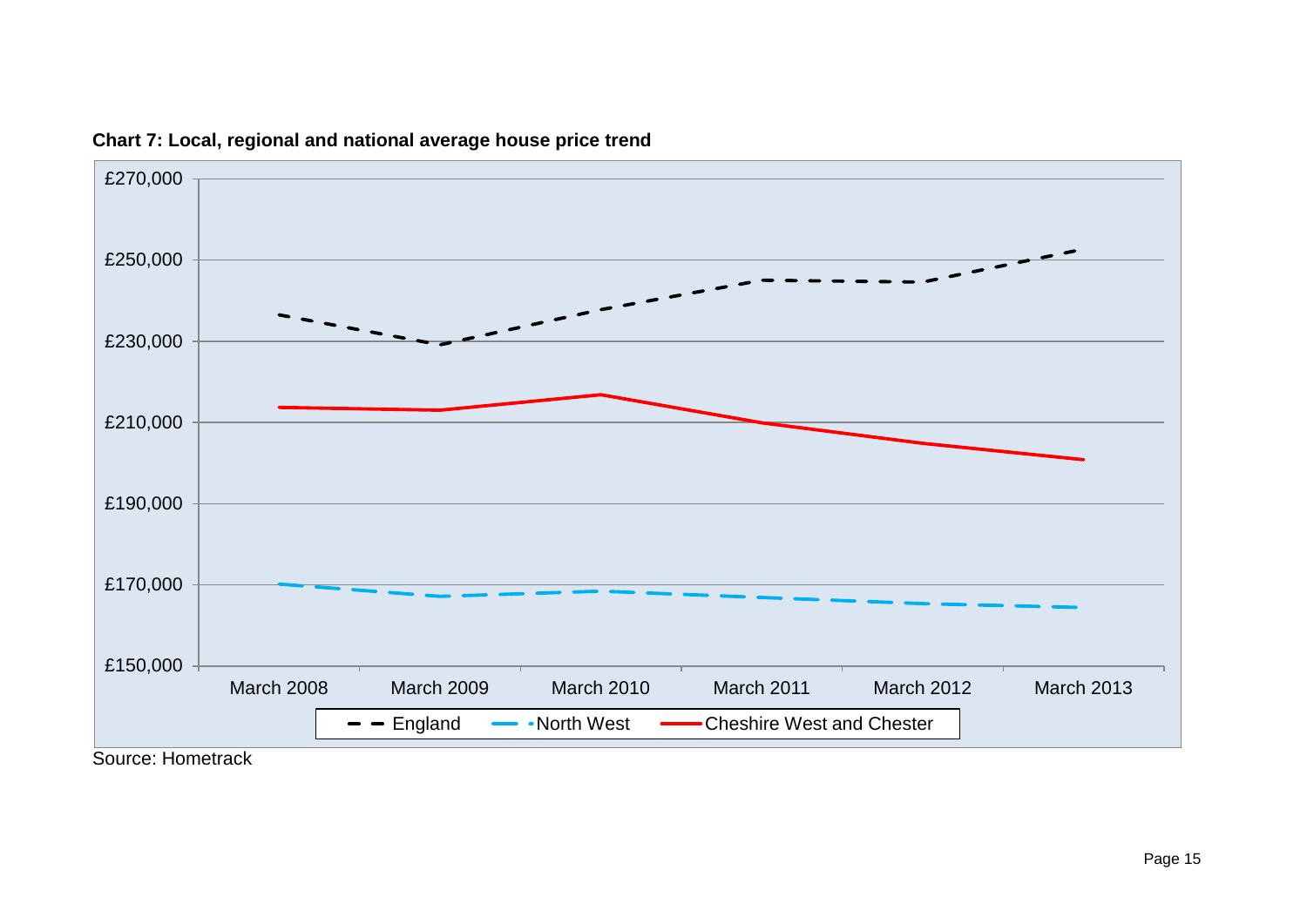

**Chart 8: Local, regional and national house price inflation** 

<span id="page-15-0"></span>Source: Land Registry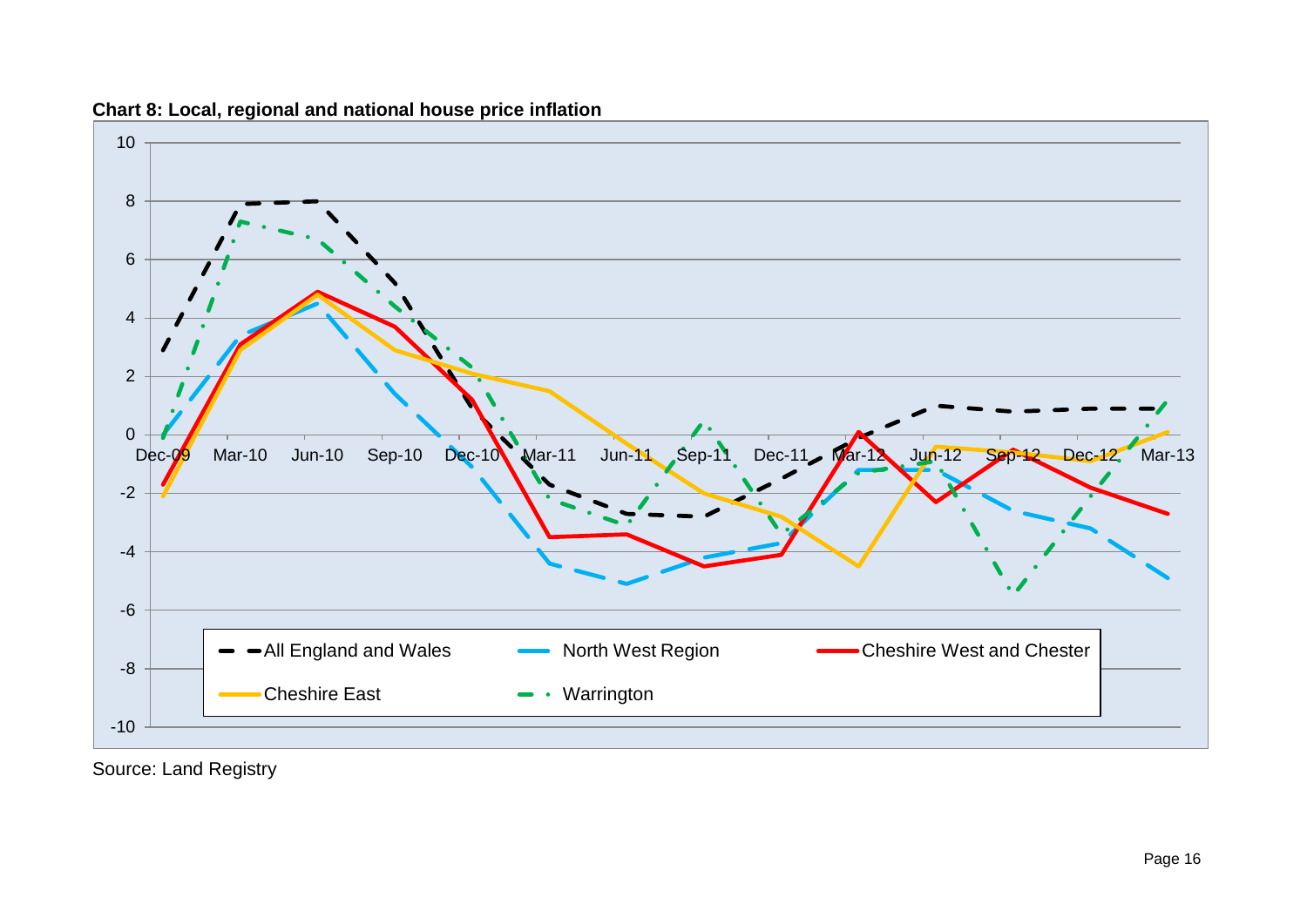The cost of purchasing an averagely priced 1-bed flat in the borough is three times the median income for an individual in full-time employment; the cost of buying a 2-bed house is almost five times the median annual full-time income, illustrating the affordability pressures facing those seeking to buy a home in the borough.

Assuming a multiple of three times annual income, over 40% of first time buyers cannot afford to purchase a flat in the borough and almost half cannot afford to buy a terraced house. Even raising the multiple to four times annual income, over a third of first time buyers could not afford to purchase a flat or terraced house in the borough.

**Chart 9: Average price to median income ratio for different sizes of property in the borough**



<span id="page-16-0"></span>Source: Hometrack and ONS annual survey of hours and earnings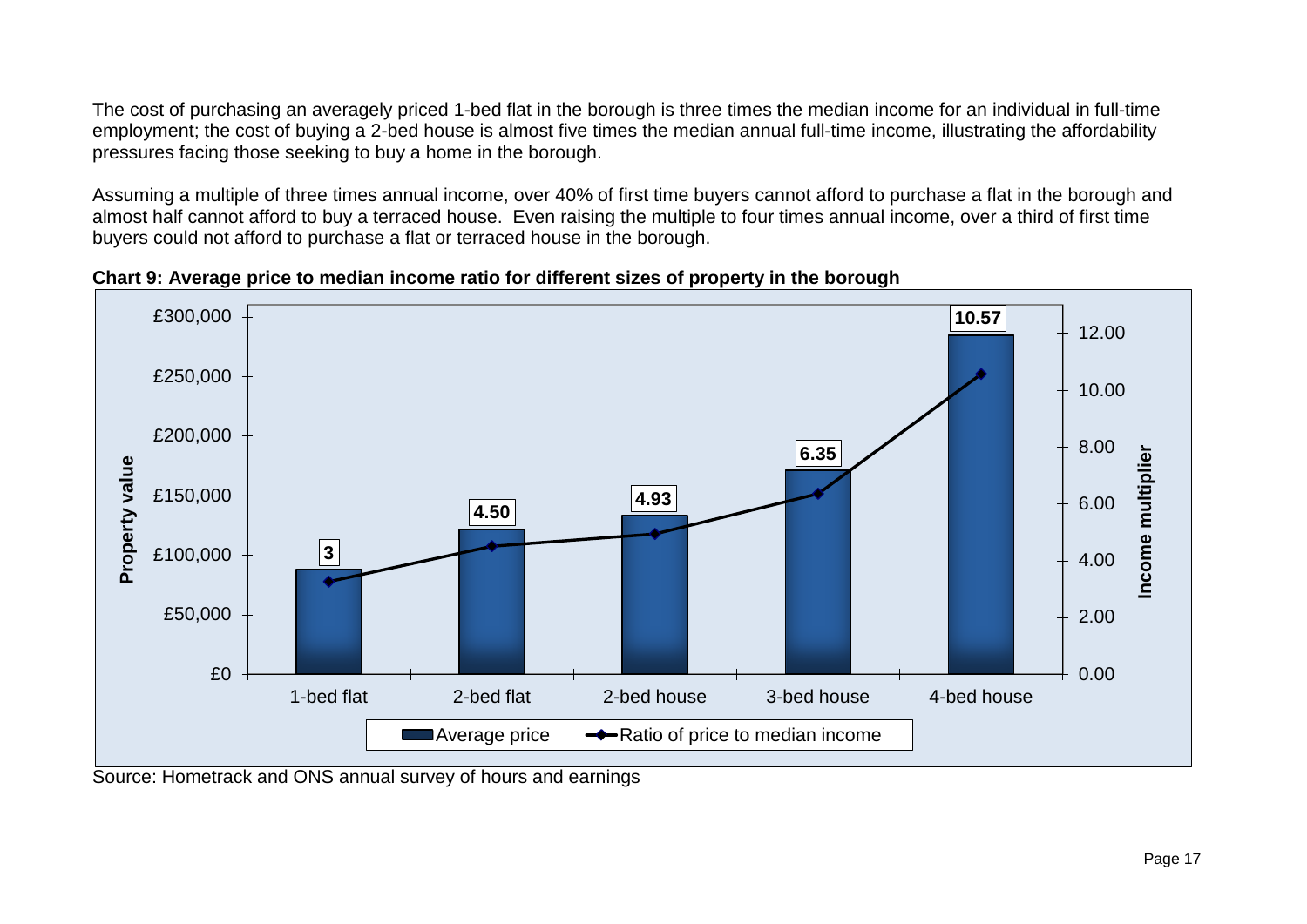Since April 2011, there have generally been fewer new buyers coming to the market compared to the number of properties being listed for sale in the borough. This is likely to be due to lack of mortgage availability and affordability constraints in the borough, especially for first time buyers, rather than a lack of demand as we know that the majority of residents still aspire to home ownership.

The two clear 'spikes' visible in the chart relating to the change in the number of newly registered buyers (January 2012 and 2013) coincide with normal seasonal fluctuations, although the increase in the early part of 2012 may well have been inflated due to the approaching end of the stamp duty 'holiday' in March 2012.



<span id="page-17-0"></span>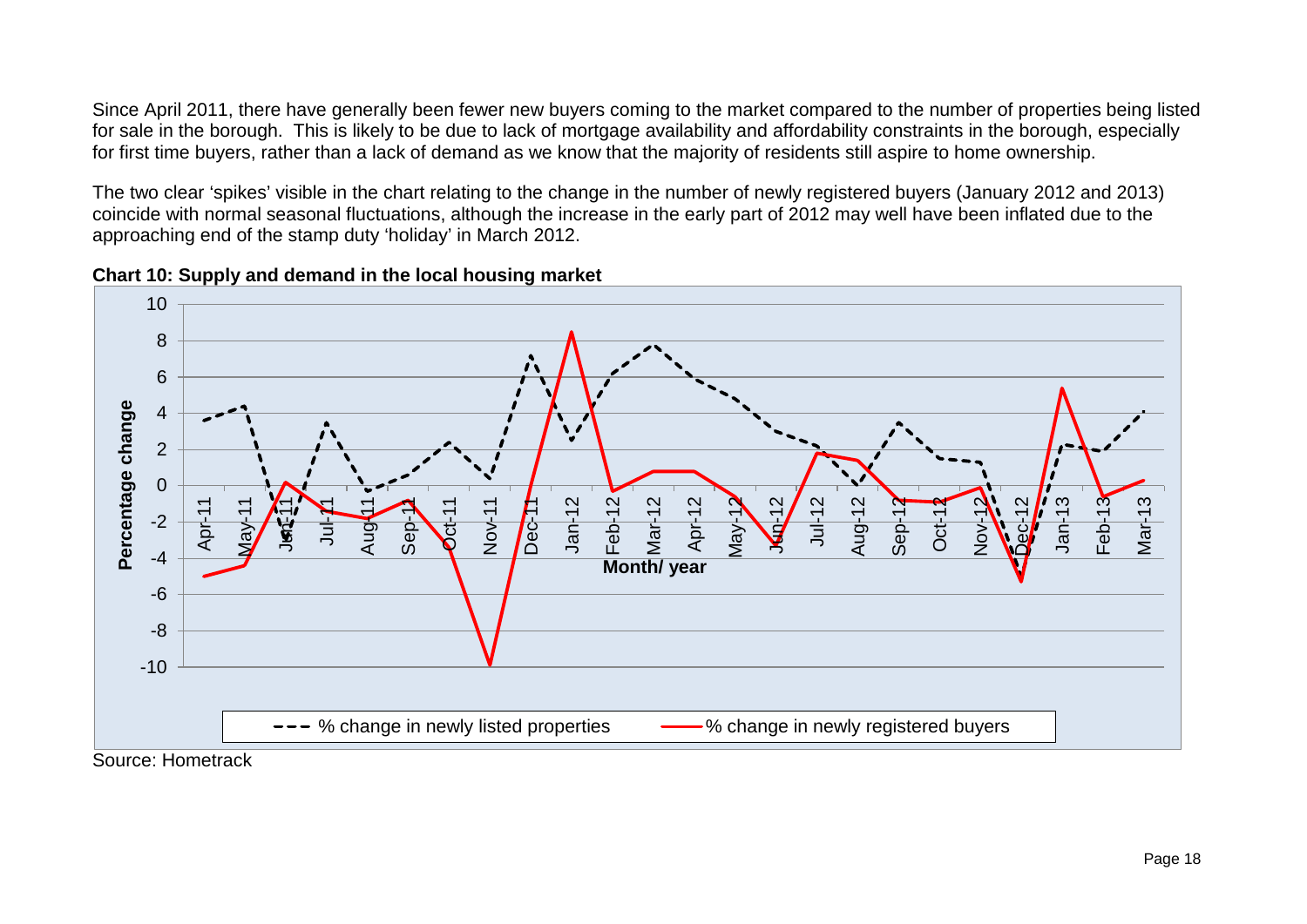The fact that the local housing market can sustain such high house prices presents us with both an opportunity and a challenge; the opportunity comes from the continued attractiveness of the area to developers, homebuyers and employers, allowing us to harness the potential for growth and the borough's capacity to deliver the new homes needed, but the challenge is to create a more balanced housing market that stimulates growth at a time of global economic weakness and to ensure that growth is not only sustainable, but presents opportunities for established communities as well as those created as a result of new development.

### <span id="page-18-0"></span>**5. Stock condition**

The latest strategic housing market assessment (SHMA) for the borough shows that the vast majority of the borough's residents are happy with the state of repair of their homes. Those who own their own homes outright (95%) are the most satisfied and those living in tied accommodation (62%) are the least satisfied.

On average, just 7.4% of those living in the borough are dissatisfied with the condition of their homes. Satisfaction varies with the age and type of property and tenure type, however, with around 20% of those living in maisonettes, 11% of those living in older properties (pre-1945), 12% of those living in social housing and 13.5% of those living in the private rented sector indicating that they are dissatisfied with their homes.

In terms of Council housing stock, the five year capital programme approved by the Council in 2010, should result in the backlog of non-decent homes being cleared by the end of March 2016, subject to receipt of an additional £8.5million backlog funding from the HCA. The self-financing of council housing introduced in April 2012 and the Council's subsequent thirty year business plan based on this new financial regime should provide sufficient resources to enable the Council to maintain all its stock at the decent homes standard going forward from March 2016.

The latest private sector stock condition survey for the borough (2013) shows that poor housing conditions in the private housing sector are not evenly distributed across the population but are above average for low income households, with the youngest and oldest residents particularly affected. Cheshire West and Chester contains 26,224 vulnerable households representing 21.7% of all private sector households; currently, 7,337 vulnerable households (28.0%) live in non-decent homes with estimated improvement costs to achieve decency of £55.324 millions. Improving conditions in the private housing sector and especially the private rented sector is a key priority for the Council.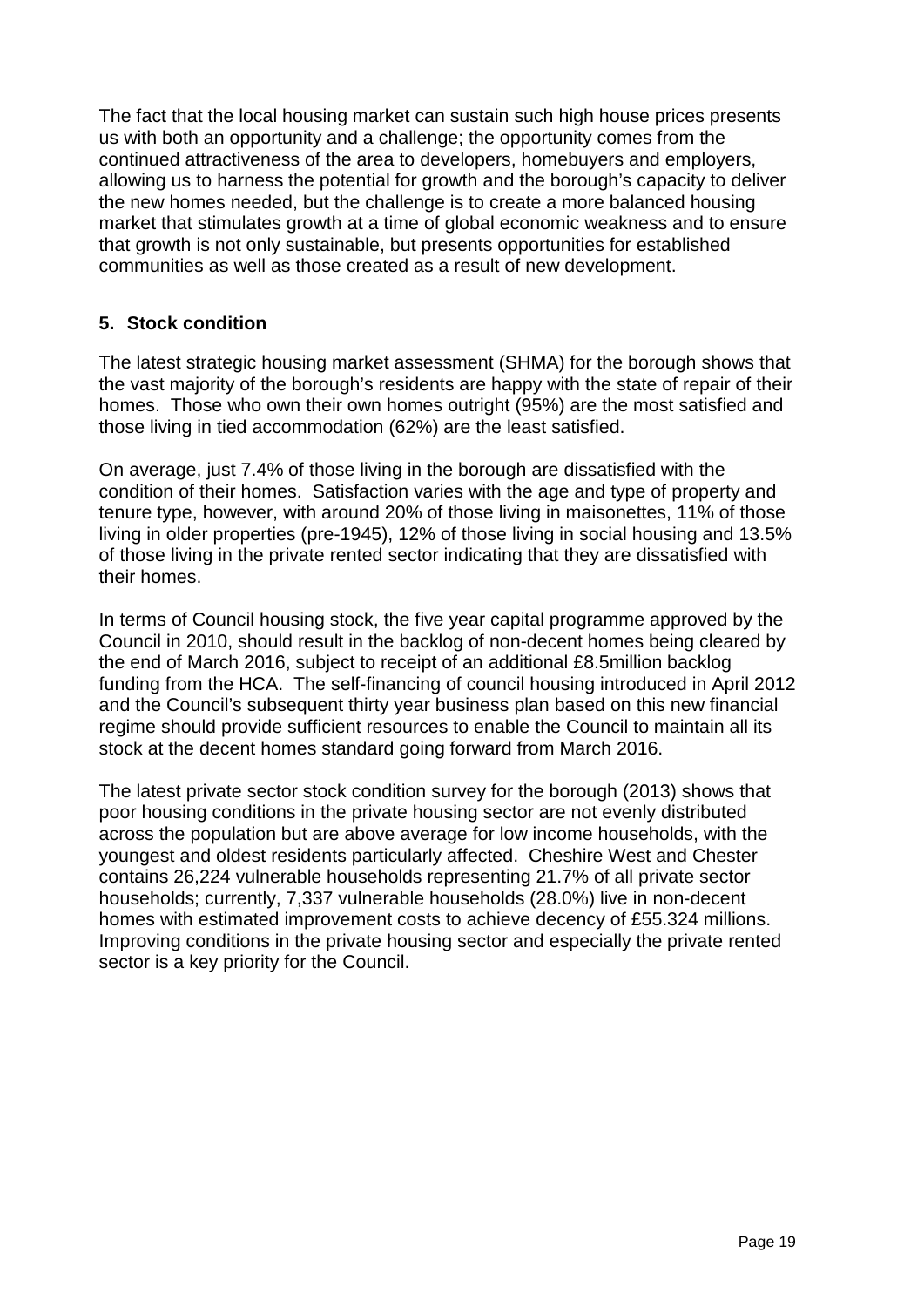| <b>Tenure</b>                                  | % dissatisfied | <b>Base</b> |
|------------------------------------------------|----------------|-------------|
| Owned (no mortgage)                            | 2.6            | 57253       |
| Owned (with mortgage)                          | 7.2            | 42852       |
| Rented privately (furnished)                   | 8.9            | 3712        |
| Rented privately (unfurnished)                 | 15.4           | 14818       |
| Rented from Chester and District Housing Trust | 10.9           | 6123        |
| <b>Rented from Plus Dane Group</b>             | 23.5           | 4799        |
| Rented from Weaver Vale Housing Trust          | 12.5           | 5531        |
| Rented from a housing association              | 8.7            | 4367        |
| <b>Shared Ownership etc</b>                    | 9.3            | 1077        |
| <b>Tied accommodation</b>                      | 37.8           | 912         |
| Total                                          | 7.4            | 141442      |
| <b>Property type</b>                           | % dissatisfied | <b>Base</b> |
| Detached house                                 | 3.3            | 38097       |
| Semi-detached house                            | 9.2            | 43668       |
| Terraced house/town house                      | 11.1           | 23832       |
| <b>Bungalow</b>                                | 3.9            | 15602       |
| Maisonette                                     | 19.2           | 835         |
| Flat/ apartment                                | 9.1            | 16846       |
| Caravan / park Home                            | 5.5            | 596         |
| Other                                          | 17.7           | 791         |
| Total                                          | 7.4            | 140267      |
| Missing cases                                  |                | 1175        |
| <b>Property age</b>                            | % dissatisfied | <b>Base</b> |
| Pre 1919                                       | 10.2           | 20396       |
| 1919-1944                                      | 11.5           | 19368       |
| 1945-1964                                      | 7.9            | 27194       |
| 1965-1984                                      | 5.0            | 33904       |
| 1985-2004                                      | 4.0            | 25651       |
| 2005 on                                        | 0.8            | 6496        |
| Total                                          | 6.9            | 133009      |
| Missing cases                                  |                | 8433        |
| <b>Grand total</b>                             | 7.4            | 141442      |

# **Table 7: Dissatisfaction with state of repair of property**

Source: SHMA 2013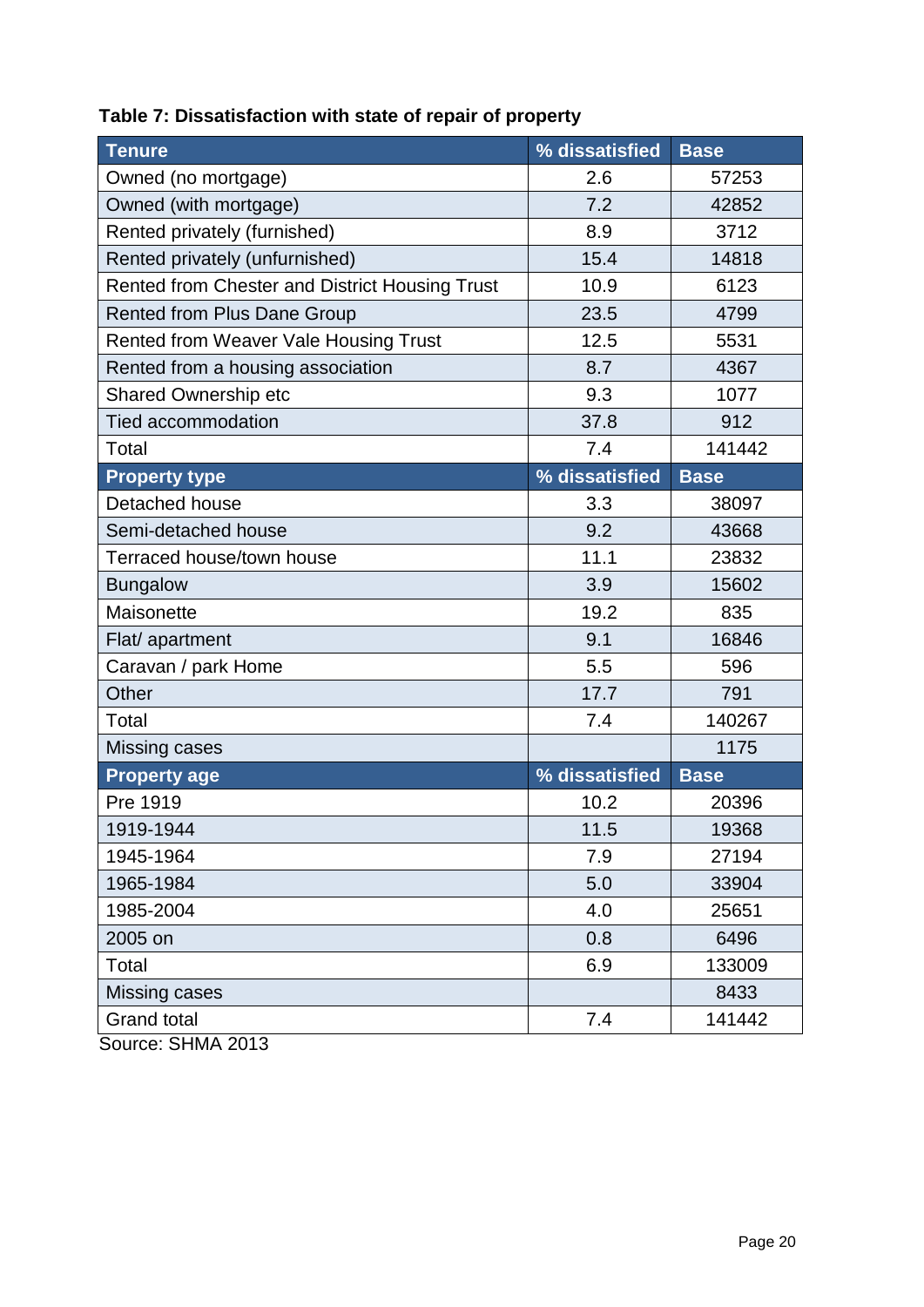### **6. Fuel poverty**

A household is said to be in fuel poverty when it has to spend more than 10% of its income to maintain a safe and comfortable level of heating for the home.

While the energy efficiency levels of the borough's housing stock have improved since the last private sector housing stock condition survey was carried out in 2010, fuel poverty remains a significant issue for residents, especially set against the context of increasingly high energy costs; 23,979 households are in fuel poverty, equating to almost 20% of all households in the borough.

Fuel poverty is particularly prevalent among households living in older homes (pre-1965), terrace houses and in market towns and rural areas. In terms of tenure type, the highest levels of fuel poverty were found in the private rented and tied housing sectors, with older households found to be the worst affected. Better heating and better insulation are two of the most frequently cited requirements identified to help support older people to continue to live safely and comfortably in their own homes; installing these measures would help to combat fuel poverty among older person households, as well as improving the health and wellbeing of our older residents and, for this reason, improving the energy efficiency of the borough's existing homes, as well as ensuring the energy efficiency of new homes, is a key priority for the Council.



**Figure 1: Distribution of fuel poverty in the borough's private housing sector**

Source: Private sector stock condition survey 2013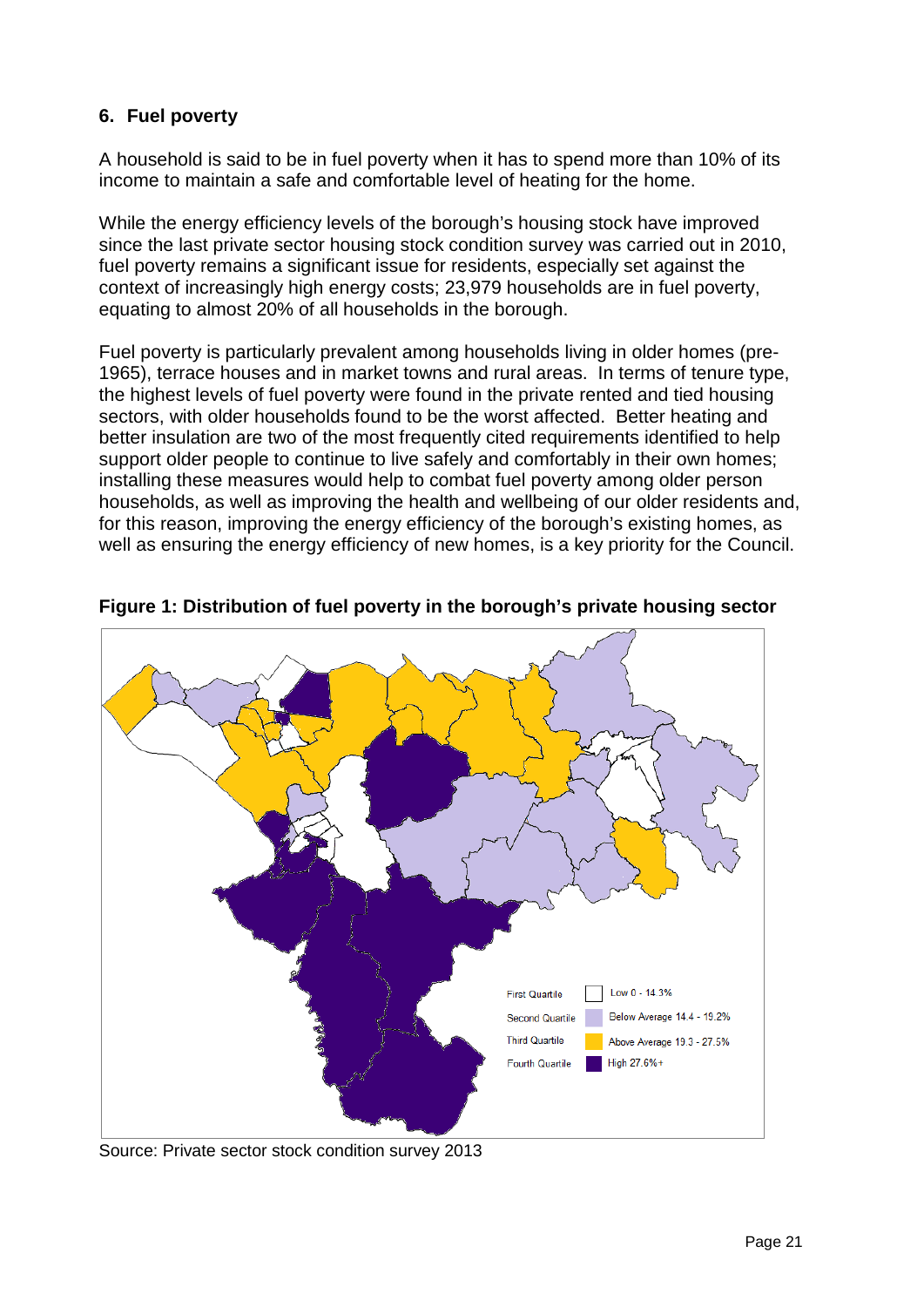### **7. Possessions**

Overall, possession rates have fallen in the borough since 2008 and have remained relatively stable since 2009, although there is a very slight upward trend visible over the past two years. The situation for borrowers has been helped by continuing low interest rates, but there is a danger that those people who have bought a home more recently may be at risk should interest rates rise in the future, particularly if they bought at the limits of their financial capacity. The Government has actively encouraged lenders to show forbearance to borrowers in arrears, especially in cases where the mortgage relates to a rental property and sitting tenants are involved, but this forbearance can only last while arrears are stable; if they are continuously rising, possession is likely to be the only possible outcome.

<span id="page-21-0"></span>



<span id="page-21-1"></span>Source: Ministry of Justice quarterly mortgage and landlord possession statistics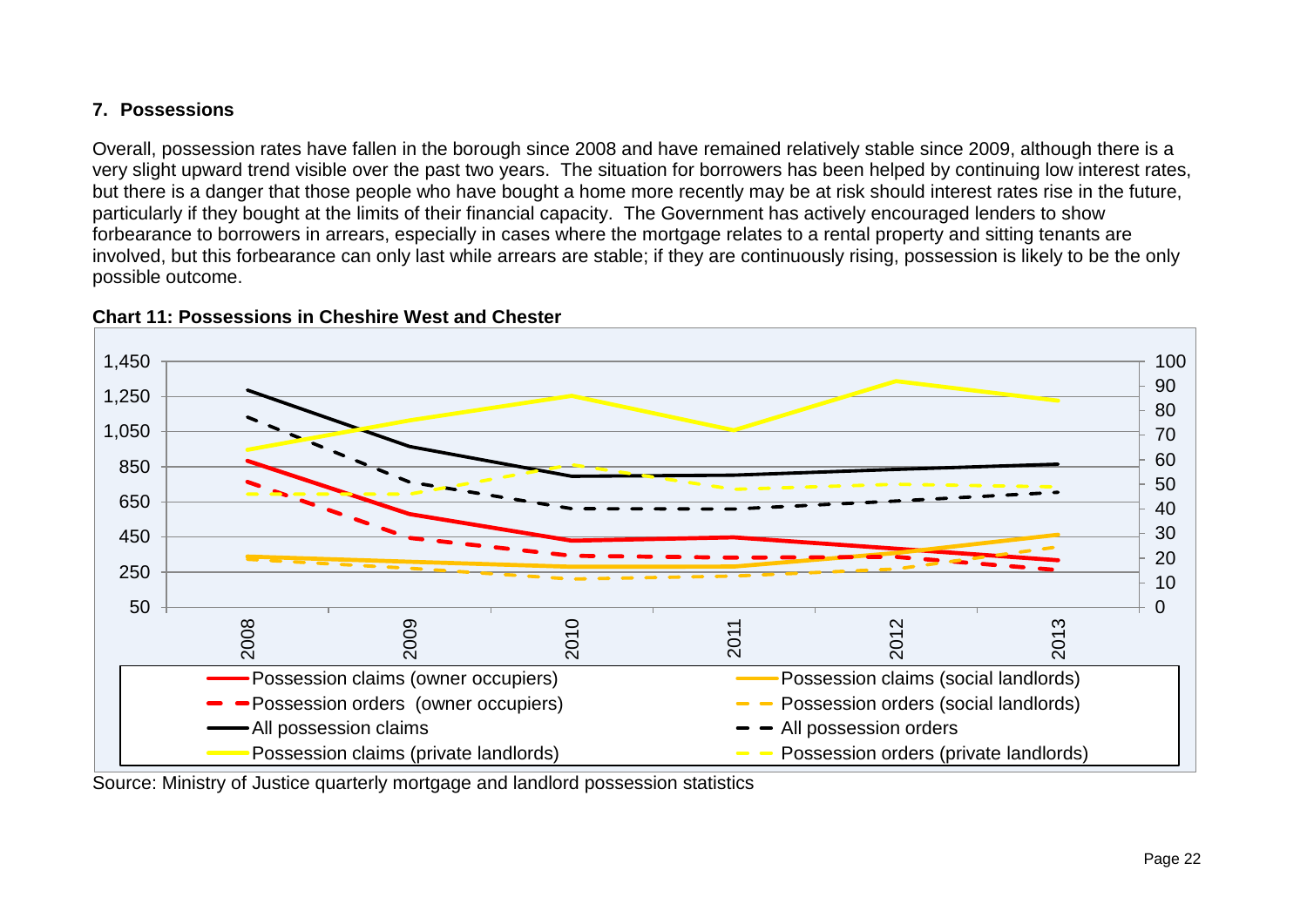### <span id="page-22-0"></span>**8. Empty homes**

Properties that have been empty for six months or more are viewed as long-term empty homes; this is because properties that are vacant for less than six months are viewed as part of the normal housing market turnover, but those that are empty for longer than this are in greater danger of falling into disrepair and attracting anti-social behaviour, resulting in a negative impact on the surrounding neighbourhood and the wider housing market. In Cheshire West and Chester, only 1.25% of the total dwelling stock has been empty for more than six months and this is comparable with neighbouring authorities and with the national average.

|                      | 2010  | 2011                   | 2012                         | 2013  |
|----------------------|-------|------------------------|------------------------------|-------|
|                      |       | <b>All empty homes</b> |                              |       |
| <b>Cheshire West</b> | 3.27% | 3.35%                  | 3.35%                        | 2.86% |
| <b>Cheshire East</b> | 3.81% | 3.30%                  | 3.22%                        | 2.70% |
| Warrington           | 2.64% | 2.54%                  | 2.65%                        | 2.23% |
| England              | 3.23% | 3.13%                  | 3.05%                        | 2.73% |
|                      |       |                        | <b>Long-term empty homes</b> |       |
| <b>Cheshire West</b> | 1.42% | 1.35%                  | 1.29%                        | 1.25% |
| <b>Cheshire East</b> | 3.76% | 2.66%                  | 2.49%                        | 2.20% |
| Warrington           | 1.05% | 0.89%                  | 0.88%                        | 0.54% |
| England              | 1.31% | 1.21%                  | 1.10%                        | 0.93% |

#### <span id="page-22-1"></span>**Table 8: Empty homes in Cheshire**

Source: CLG, based on local authority returns

We know from our own research that empty homes are found across the borough, indicating that localised market failure is not a significant issue. The borough's rural areas and market towns are more likely to be affected by the impact of empty homes, however, with 67% of empty properties located in these areas. The highest concentrations of empty homes are found in the wards of Chester City, Garden Quarter (Chester) and Rossmore (Ellesmere Port). This is in spite of the median house price to income ratio in both Garden Quarter and Chester City being comparatively low, meaning that these areas are relatively affordable, compared to neighbouring wards. Higher numbers of empty homes in these wards could be explained by the high level of student accommodation located here, due to the proximity to Chester university; student accommodation is prone to high levels of turnover.

Although empty homes are not a significant issue for the borough, they are a wasted resource and we will explore with our partners how we can work together to bring these properties back into use to provide homes for those in need.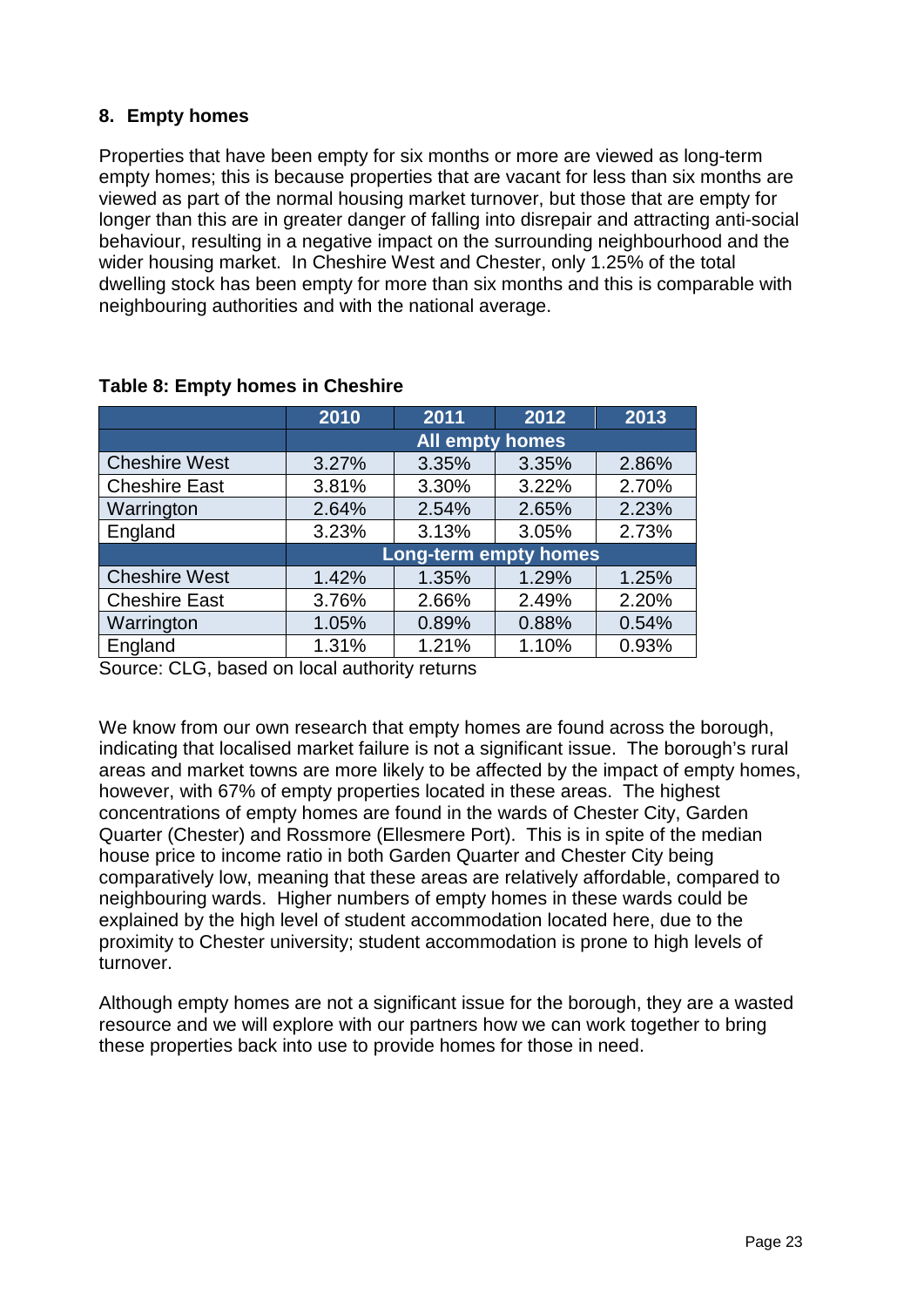

### **Figure 2: Distribution of vacant homes in the borough**



### <span id="page-23-0"></span>**9. The Housing register**

Growth in the affordable housing sector has been significantly hampered by reducing levels of grant funding and increasing financial risk, impacting on the capacity of registered providers to deliver new affordable homes, increasing the pressure on the borough's already stretched social housing sector. The number of households registering to apply for a social home in the borough rose by 7.4% between April 2012 and March 2013.

However, new legislation has allowed the Council to change the way social housing is allocated; a 'closed' register was put into operation from 1st October 2013, greatly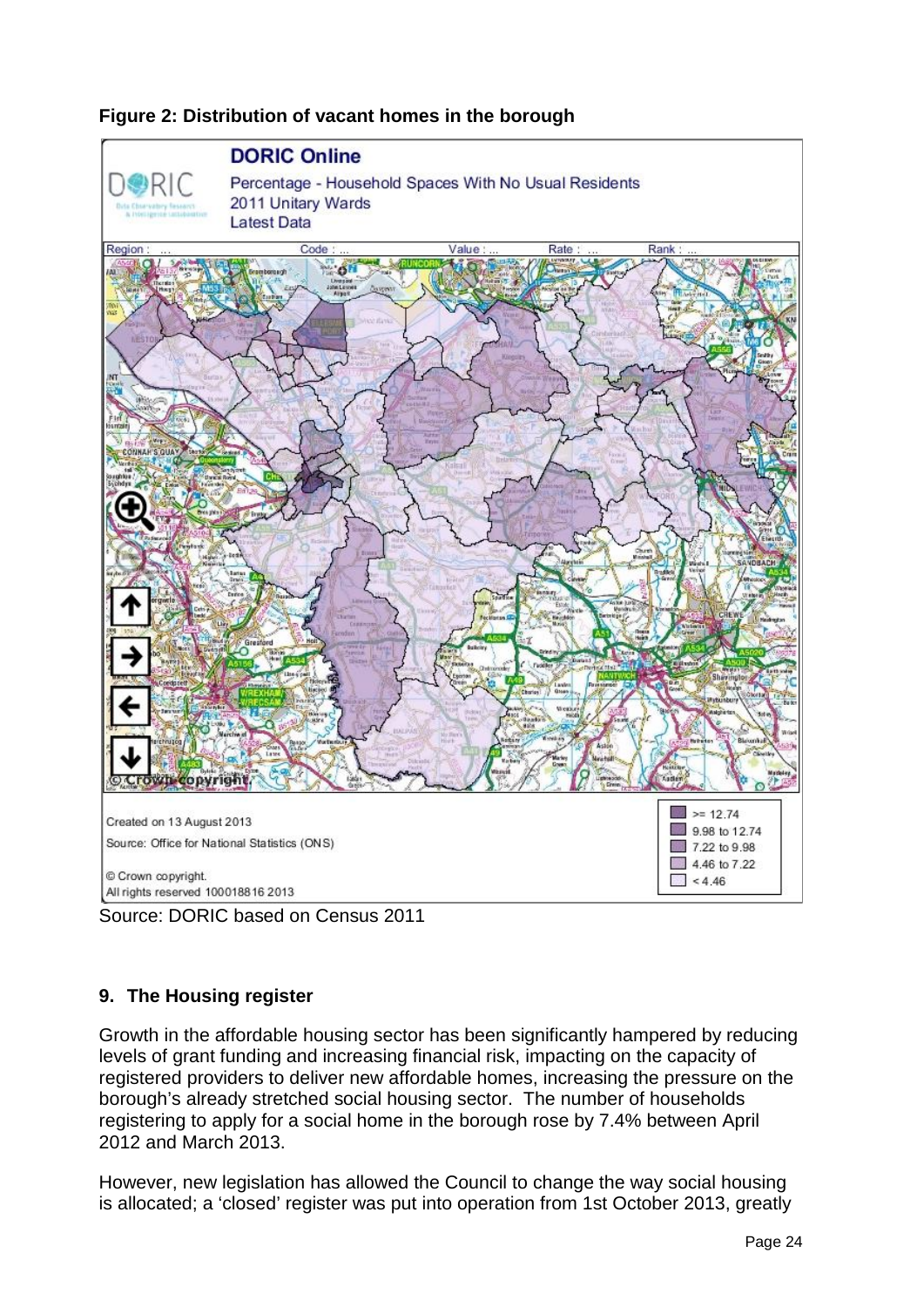reducing the number of applicants on the housing register. This means that applications are now only accepted from those households who are considered to be in housing need. Although the majority of households on the housing register are reliant on benefits, applications from working households are increasingly being received, indicating the mounting financial pressures facing the borough's residents.

The largest rise between April 2012 and March 2013 occurred in the 46-59 age group, which has risen by 14.4%. This reflects the borough's ageing population profile and indicates that people are increasingly looking to access social housing later in life. This could be for a number of reasons, including:

- the increasing difficulty and cost of maintaining a home
- the increasing cost of servicing a mortgage
- increasing unemployment
- negative equity
- relationship breakdown
- health issues

The largest group on the register remains those aged between 26 and 45 and this is consistent with known affordability constraints particularly affecting the borough's young people. The 18 - 24 age group is likely to comprise many newly-forming households and individuals leaving the parental home for the first time. In a more balanced housing market, many of these individuals would typically be first time buyers, but the scarcity of affordable housing both to buy and to rent means that many are unable to access a home without financial assistance and are turning to social housing as an alternative.

### <span id="page-24-0"></span>**Table 9: The housing register**

|                                     | As at<br>April<br>2012 | As at<br>September<br>2012 | As at<br><b>March</b><br>2013 | Change<br><b>September</b><br>$2012 -$<br><b>March 2013</b><br>(No.) | <b>Change</b><br>September<br>$2012 -$<br><b>March 2013</b><br>$(\%)$ | <b>Change</b><br><b>April 2012</b><br>$-$ March<br>2013<br>(No.) | Change<br><b>April 2012</b><br>$-$ March<br>2013 (%) |
|-------------------------------------|------------------------|----------------------------|-------------------------------|----------------------------------------------------------------------|-----------------------------------------------------------------------|------------------------------------------------------------------|------------------------------------------------------|
| Total<br>registered<br>applications | 17796                  | 18208                      | 19113                         | 905                                                                  | 4.73%                                                                 | 1317                                                             | 7.40%                                                |
| Applicants<br>aged 18-25            | 3738                   | 3649                       | 3645                          | $-4$                                                                 | $-0.11%$                                                              | $-93$                                                            | $-2.49%$                                             |
| Applicants<br>aged 26-45            | 7729                   | 7950                       | 8407                          | 457                                                                  | 5.44%                                                                 | 678                                                              | 8.77%                                                |
| Applicants<br>aged 46 to 59         | 3001                   | 3163                       | 3433                          | 270                                                                  | 7.86%                                                                 | 432                                                              | 14.40%                                               |
| Applicants<br>aged $60 +$           | 3441                   | 3532                       | 3679                          | 147                                                                  | 4.00%                                                                 | 238                                                              | 6.92%                                                |

Source: Trust HomeChoice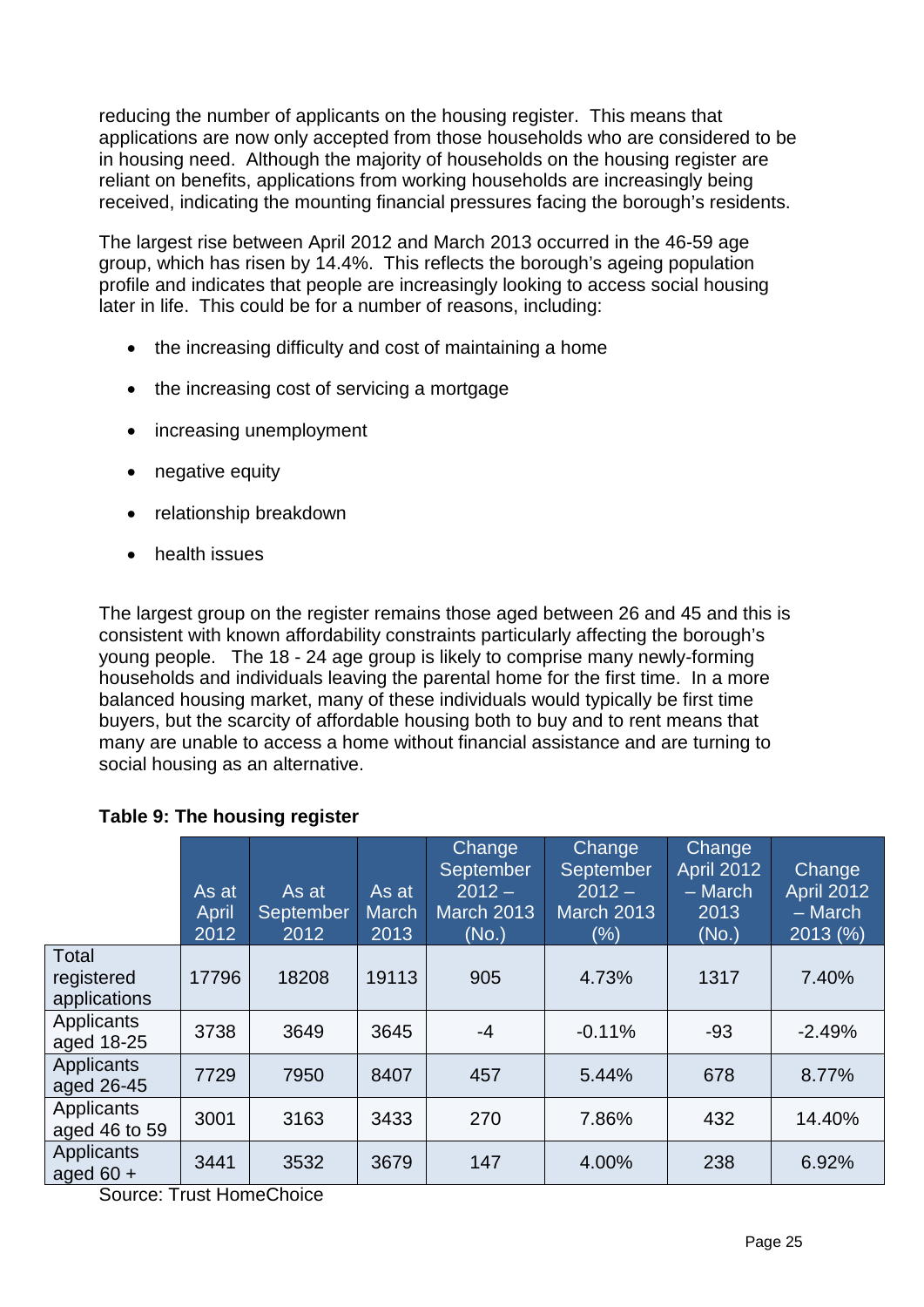#### **10.Homelessness**

Following the introduction of a new approach to homelessness in 2008, focussing on early intervention and prevention, the number of homeless acceptances fell sharply. Numbers have started to rise again over the last few years, however, in no small measure due to the increasingly difficult economic conditions caused by the recession; not only are more people at risk of losing their home because they can no longer afford to pay rent or mortgage costs, but increased stress and worry about finances can result in increasing levels of relationship breakdown and domestic abuse.

There is a clear correlation between the homelessness strategy and the housing strategy; there are several priorities and objectives that are common to both strategies and the delivery of these will support key outcomes outlined in both strategies, as well as contributing to wider corporate aims, including improved health and wellbeing outcomes, reduced duplication and reduced costs to the authority.

Homelessness is a key issue for the Council and we are committed to ending rough sleeping. We will provide a strong strategic lead to raise the profile of and tackle rough sleeping through officer and member groups and increased multi-disciplinary working. The last Homelessness Review identified significant demand for supported accommodation in the borough for those presenting as homeless and sleeping rough, exacerbated by a lack of move on accommodation and this will be taken forward through the refresh of the current homelessness strategy.

<span id="page-25-1"></span><span id="page-25-0"></span>The borough's private rented sector, although relatively small, plays an important role in providing accommodation to households who cannot access home ownership or social renting. It is therefore important to enhance our work with the private rented sector, to increase the supply and quality of accommodation in this sector and to provide a route to more settled accommodation for those presenting as homeless.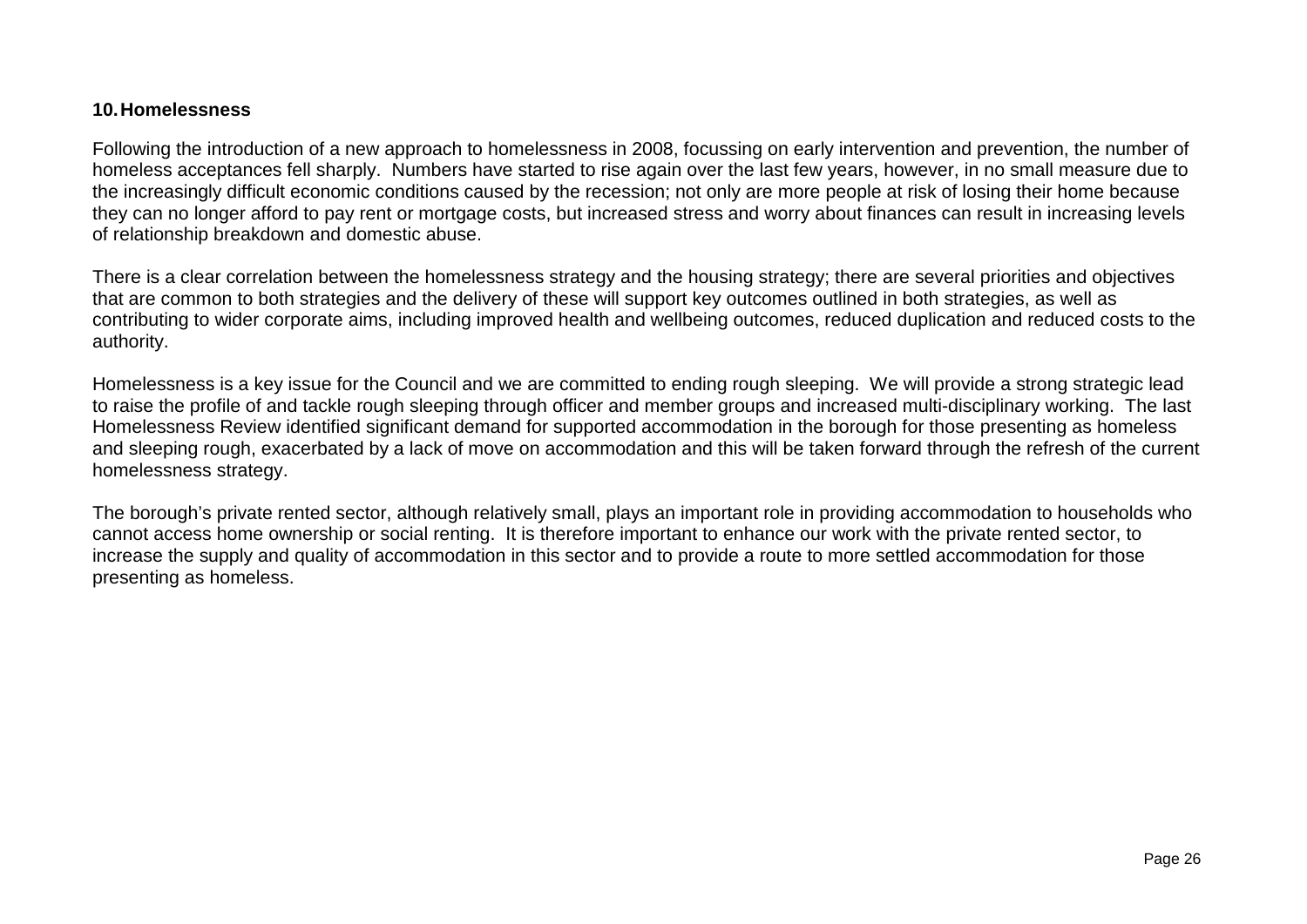### **Chart 12: Homelessness in the borough**



Source: CLG, based on local authority returns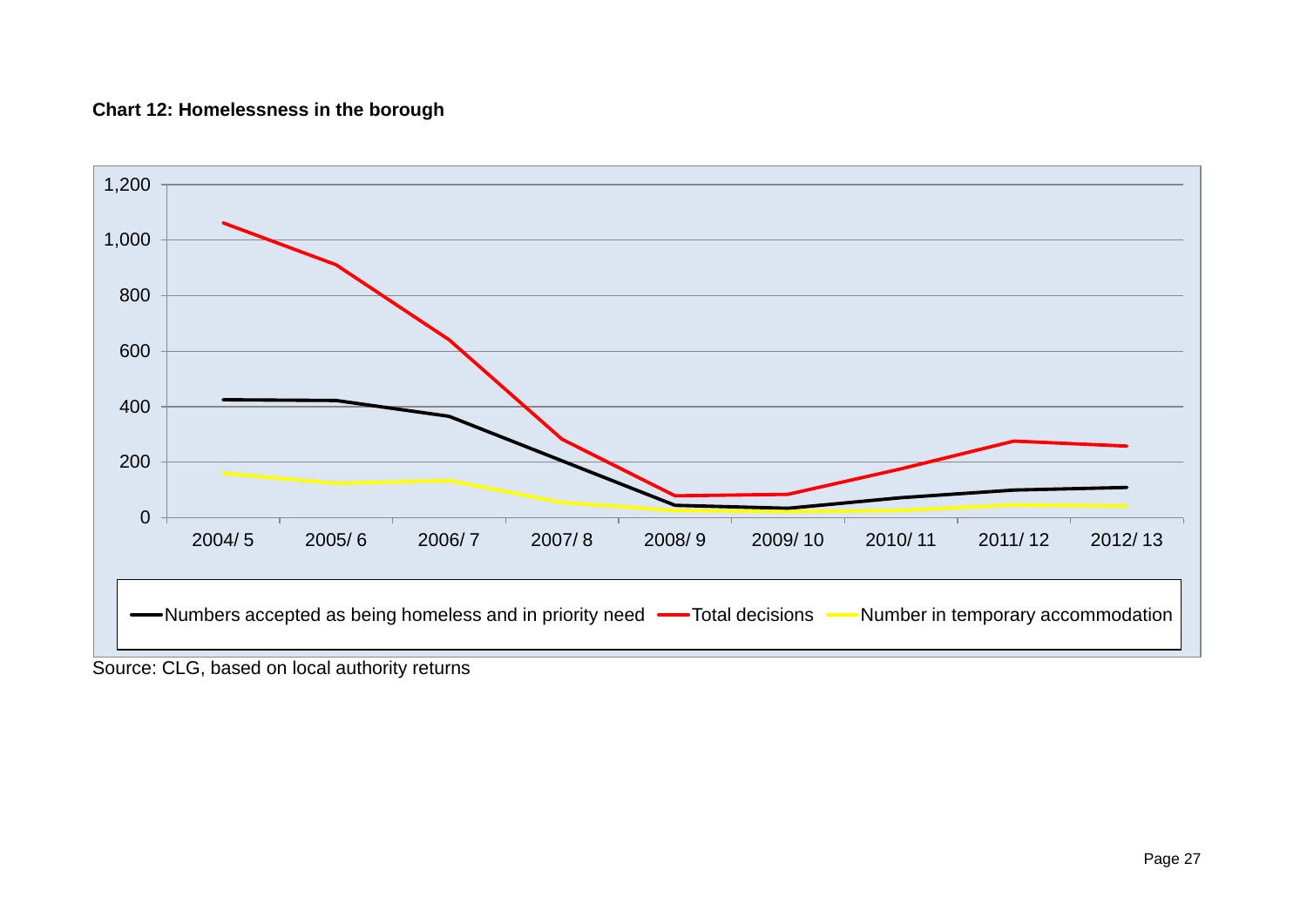### <span id="page-27-0"></span>**11.Housing need**

The latest strategic housing market assessment (SHMA) for the borough demonstrates that there is still a considerable level of housing need evident among local households.

Supplyside issues due to the recession mean that driving any increase in supply is becoming more and more challenging and we will have to be progressively more innovative in our approach, including how we work with partners, to deliver the homes that our residents need.

| <b>Tenure</b>  | <b>No. households</b><br>in need | Total no. of<br>households | % households<br>in need |
|----------------|----------------------------------|----------------------------|-------------------------|
| Owner occupier | 7.711                            | 100,105                    | $7.7\%$                 |
| Private        | 3,234                            | 19,441                     | 16.6%                   |
| Affordable     | 1,673                            | 21,896                     | 7.6%                    |
| Total          | 12,619                           | 141.442                    | 8.9%                    |

<span id="page-27-1"></span>

| Table 10: Housing need in Cheshire West and Chester by tenure |  |  |
|---------------------------------------------------------------|--|--|
|---------------------------------------------------------------|--|--|

Source: SHMA 2013

<span id="page-27-2"></span>

| Table 11: Housing need in Cheshire West and Chester by household type |
|-----------------------------------------------------------------------|
|-----------------------------------------------------------------------|

| <b>Household type</b>                           | No. households<br>in need | Total no. of<br>households | % households<br>in need |
|-------------------------------------------------|---------------------------|----------------------------|-------------------------|
| Single adult (under 65)                         | 2,056                     | 25,712                     | 8.0%                    |
| Single adult (65 or over)                       | 1,338                     | 18,005                     | 7.4%                    |
| Couple only (both under<br>65)                  | 2,504                     | 25,595                     | 9.8%                    |
| Couple only (one or both<br>over 65)            | 1,646                     | 22,335                     | 7.4%                    |
| Couple with 1 or 2<br>child(ren) under 18       | 1,013                     | 18,891                     | 5.4%                    |
| Couple with 3 or more<br>children under 18      | 141                       | 2,608                      | 5.4%                    |
| Couple with child(ren)<br>aged $18+$            | 1,436                     | 14,035                     | 10.2%                   |
| Lone parent with 1 or 2<br>child(ren) under 18  | 424                       | 4,652                      | 9.1%                    |
| Lone parent with 3 or<br>more children under 18 | 145                       | 473                        | 30.6%                   |
| Lone parent with<br>child(ren) aged 18+         | 809                       | 5,006                      | 16.2%                   |
| Other type of household                         | 1,860                     | 18,688                     | 10.0%                   |
| Total                                           | 12,619                    | 141,442                    | 8.9%                    |
| $\mathcal{L}_{\mathsf{outmax}}$ : CLIMA 2012    |                           |                            |                         |

<span id="page-27-3"></span>Source: SHMA 2013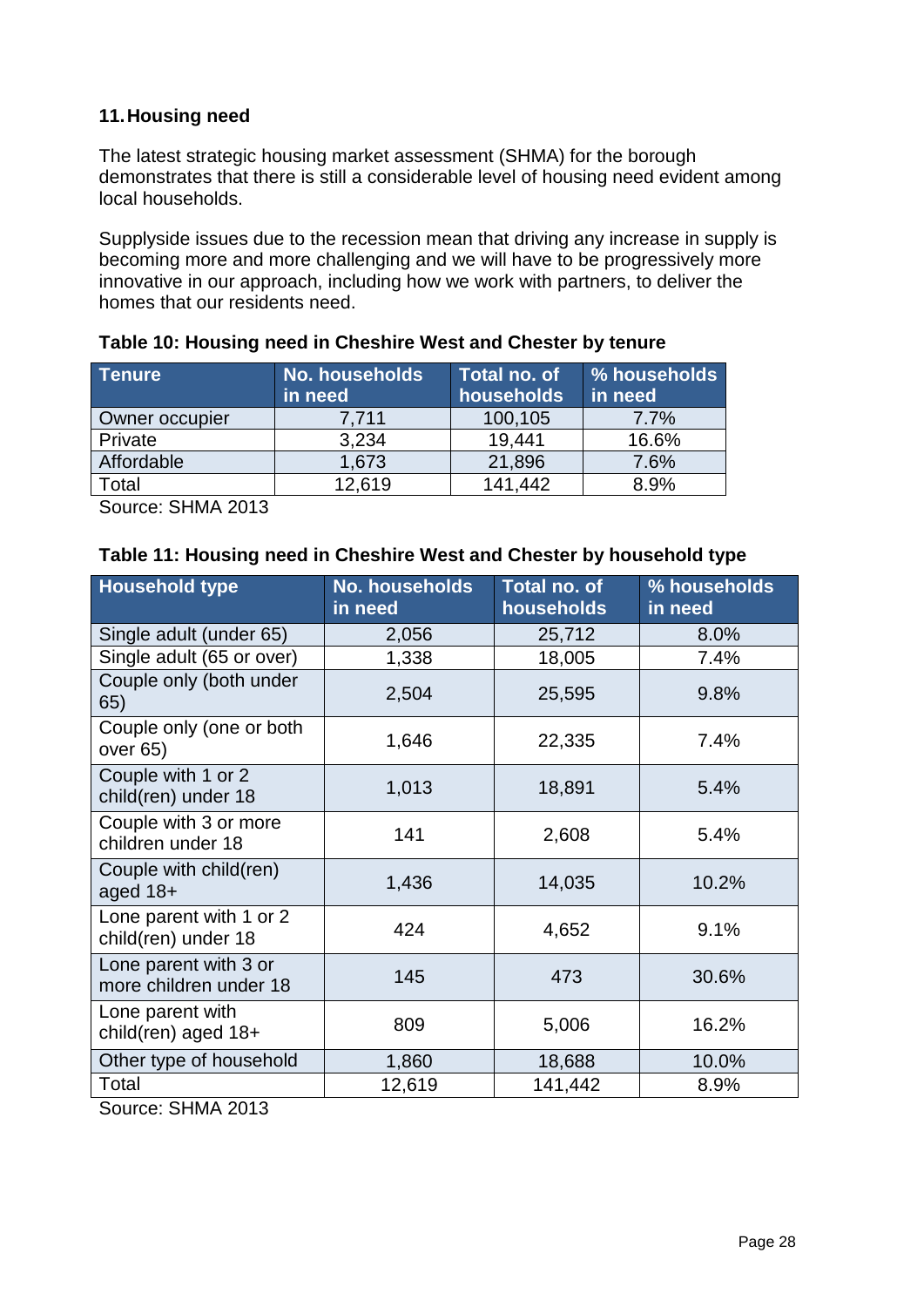| Table 12: Housing need by spatial area |  |  |  |  |  |  |  |
|----------------------------------------|--|--|--|--|--|--|--|
|----------------------------------------|--|--|--|--|--|--|--|

| <b>Spatial area</b>            | <b>No. households</b><br>in need | Total no. of<br>households | % households<br>in need |
|--------------------------------|----------------------------------|----------------------------|-------------------------|
| Chester urban area             | 3,272                            | 35,642                     | 9.2%                    |
| <b>Chester Villages</b>        | 310                              | 3,498                      | 8.9%                    |
| <b>Cuddington and Sandiway</b> | 185                              | 2,297                      | 8.1%                    |
| Ellesmere Port urban area      | 2,199                            | 25,963                     | 8.5%                    |
| Farndon                        | 263                              | 2,552                      | 10.3%                   |
| Frodsham                       | 456                              | 4,119                      | 11.1%                   |
| <b>Helsby</b>                  | 128                              | 2,192                      | 5.8%                    |
| <b>Malpas</b>                  | 135                              | 1,755                      | 7.7%                    |
| <b>Neston</b>                  | 640                              | 7,179                      | 8.9%                    |
| Northwich urban area           | 1,826                            | 22,732                     | 8%                      |
| <b>Rural East</b>              | 618                              | 6,358                      | 9.7%                    |
| <b>Rural North</b>             | 597                              | 7,514                      | 7.9%                    |
| Tarporley                      | 128<br>1,969                     |                            | 6.5%                    |
| <b>Tarvin and Kelsall</b>      | 210                              | 3,294                      | 6.4%                    |
| <b>Tattenhall</b>              | 253                              | 1,921                      | 13.2%                   |
| Winsford urban area            | 1,400                            | 12,457                     | 11.2%                   |
| <b>Total</b>                   | 12,619                           | 141,442                    | 8.9%                    |

Source: SHMA 2013



<span id="page-28-0"></span>**Chart 13: Affordable housing shortfall in borough by property size and type**

Source: SHMA update 2012 (based on 2009 household survey)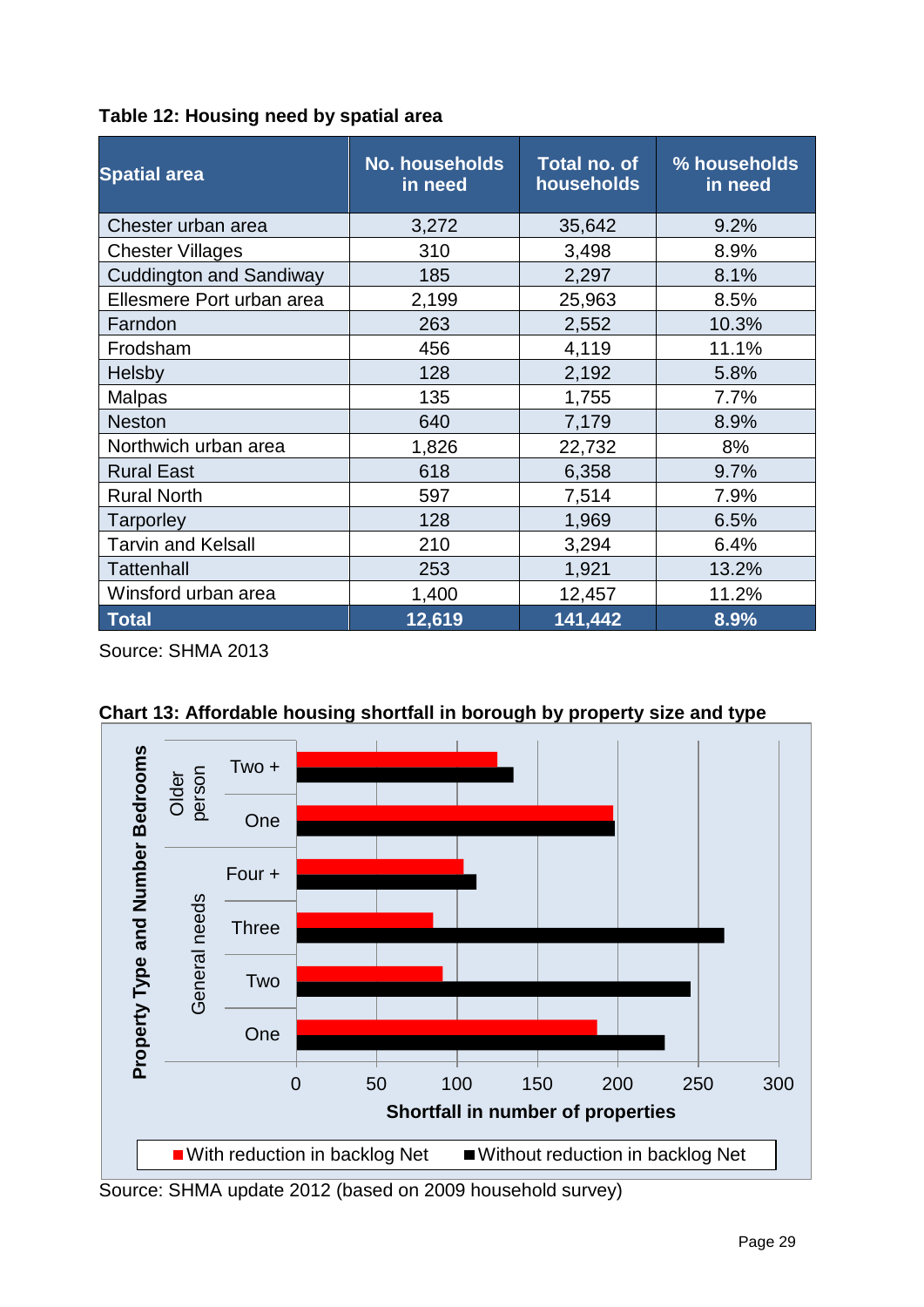The borough's strategic housing land availability assessment (SHLAA) is an evaluation of the potential number of homes that could be accommodated on suitable sites in the borough. These sites will not necessarily all be developed for housing, but the SHLAA gives a good idea of how many new homes could be delivered over the coming 15 years.

### <span id="page-29-1"></span>**Table 13: Strategic housing land supply: overall capacity identified in the borough**

|          |      |      |                                                  | $1 - 5$ years $6 - 10$ years $11 - 15$ years $16 - 20 +$ years Total supply |        |
|----------|------|------|--------------------------------------------------|-----------------------------------------------------------------------------|--------|
| Total    |      |      |                                                  |                                                                             |        |
| capacity | 8252 | 9981 | 8377                                             | 10276                                                                       | 36,886 |
|          |      |      | $\sim$ $\sim$ $\sim$ $\sim$ $\sim$ $\sim$ $\sim$ |                                                                             |        |

Source: strategic housing land availability assessment 2013

<span id="page-29-2"></span>

| Table 14: Annual housing completions in Cheshire West and Chester |  |
|-------------------------------------------------------------------|--|
|-------------------------------------------------------------------|--|

| <b>All net housing completions</b>          |         |         |         |              |  |  |
|---------------------------------------------|---------|---------|---------|--------------|--|--|
| 2008/9                                      | 2009/10 | 2010/11 | 2011/12 | <b>TOTAL</b> |  |  |
| 723                                         | 733     | 654     | 803     | 2,913        |  |  |
| <b>Gross affordable housing completions</b> |         |         |         |              |  |  |
| 2008/9                                      | 2009/10 | 2010/11 | 2011/12 | <b>TOTAL</b> |  |  |
| 228                                         | 283     | 323     | 382     | 1,216        |  |  |

Source: Cheshire West and Chester annual monitoring reports

### <span id="page-29-0"></span>**12.Conclusion**

The local housing market in Cheshire West and Chester has undergone significant change over recent years. House prices have increased significantly, far outstripping wages and making it increasingly difficult for first time buyers to break into the housing market. As a consequence, sales activity throughout the rest of the market is severely curtailed and many newly forming households have diverted to the private rented sector instead. The number of homes available to rent privately has increased across the borough and rental values have risen as demand has intensified, resulting in increasing affordability constraints for residents seeking accommodation in this sector. Demand for council accommodation and other social housing remains high, although welfare reforms are proving to have a significant impact on many of the borough's residents. Affordability thus remains a significant issue for those living in the borough regardless of tenure.

A resilient, diverse and functioning housing market is a crucial component of the wider framework needed to underpin sustainable economic growth and economic growth is a key priority for the Council and its partners. We know that the supply of housing in the borough has fallen behind household growth and there is a significant shortage of affordable housing available to local people; increasing the supply of housing in the borough is therefore a key priority, to deliver the right type of homes in the right locations to support our ambitious plans for growth, but also to meet local housing need.